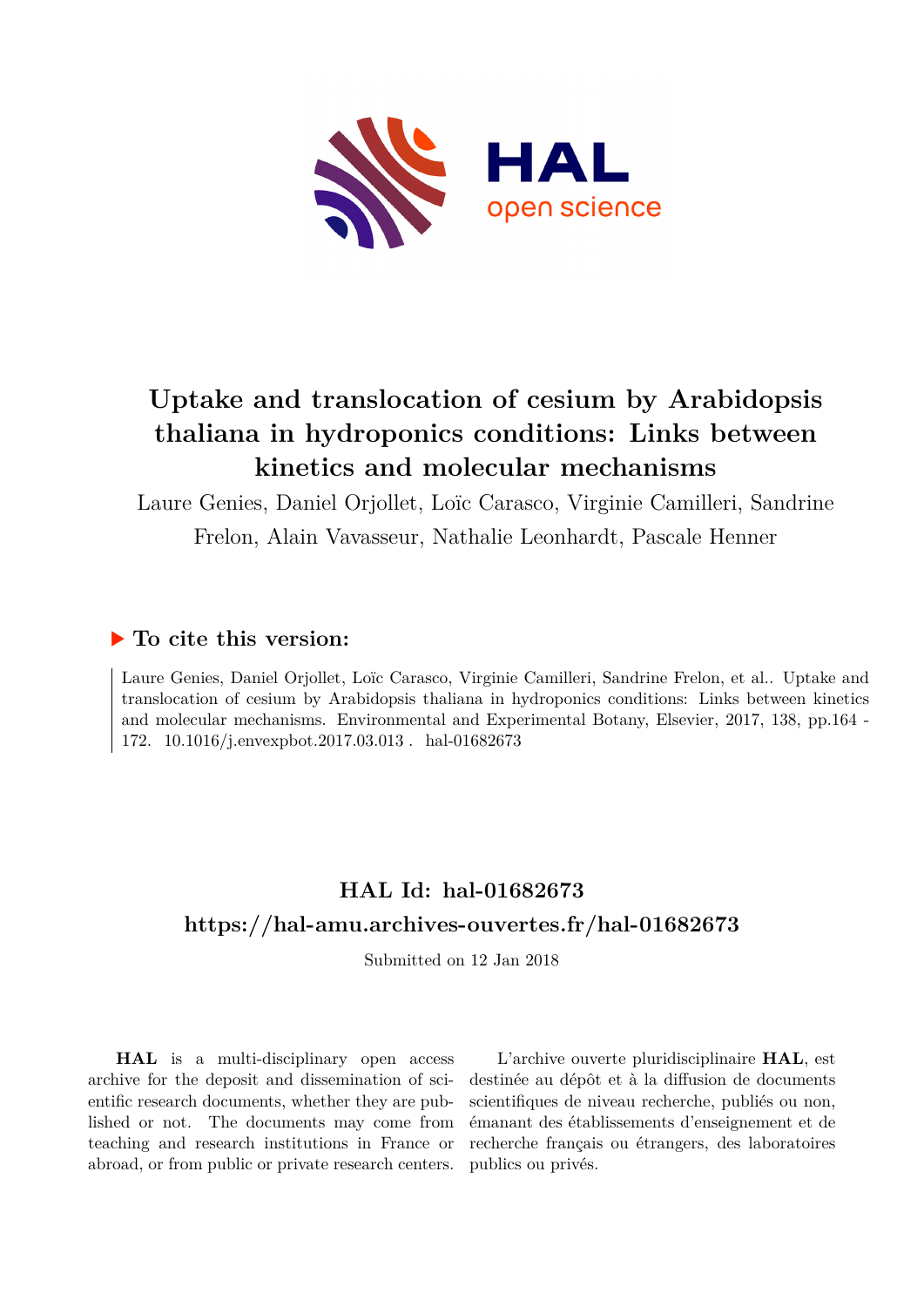1 **Uptake and translocation of cesium by** *Arabidopsis thaliana* **in hydroponics conditions: links**

2 **between kinetics and molecular mechanisms**

3 Laure GENIES<sup>a, b</sup>, Daniel ORJOLLET<sup>a</sup>, Loïc CARASCO<sup>a</sup>, Virginie CAMILLERI<sup>c</sup>, Sandrine FRELON<sup>c</sup>, Alain VAVASSEUR<sup>b</sup>, Nathalie LEONHARDT<sup>b</sup>, Pascale HENNER<sup>a</sup> 4

5<sup>a</sup> Institut de Radioprotection et de Sûreté Nucléaire (IRSN), PRP-ENV, SERIS, Laboratoire de 6 *Biogéochimie, Biodisponibilité et Transferts des radionucléides (L2BT), Cadarache, France*

- *b* 7 *Commissariat à l'Energie Atomique et aux Energies Alternatives (CEA), IBEB-SBVME, Laboratoire*
- 8 *de Biologie du Développement des Plantes (LBDP), Cadarache, France*
- *c* 9 *Institut de Radioprotection et de Sûreté Nucléaire (IRSN), PRP-ENV, SERIS, Laboratoire*

10 *d'ECOtoxicologie des radionucléides (LECO), Cadarache, France*

11 Corresponding author: laure.genies@gmail.com

12

#### 13 **ABSTRACT**

14 Early studies have shown that cesium (Cs<sup>+</sup>) competes with the macronutrient potassium (K<sup>+</sup>) for 15 uptake by plants. The present study investigates the effect of  $K^+$  supply on  $Cs^+$  uptake and 16 translocation in *Arabidopsis thaliana*. Taking advantage of the frequent use of this model plant in 17 previous molecular studies, we discuss the link between functional features described for transporters 18 involved in  $K^+$  (and sometimes in  $Cs^+$ ) uptake and results obtained here in both  $Cs^+$  influx and 19 accumulation experiments under different K<sup>+</sup>-treatments. In low K<sup>+</sup> condition (10 µM), we observed 20 that roots affinity for  $\text{Cs}^+$  increased significantly and  $\text{Cs}^+$  concentration in the external medium clearly 21 affected the efficiency of Cs<sup>+</sup> uptake. Our results are consistent with previous molecular studies 22 indicating the role of the high-affinity K<sup>+</sup> carrier AtHAK5 in Cs<sup>+</sup> uptake under K<sup>+</sup>-deprivation. Further experiments show that the lack of AtHAK5 has no more effect on Cs<sup>+</sup> uptake for external Cs<sup>+</sup> 23 concentration above 100 µM. We propose that non-selective cation channels, likely involved in  $Cs<sup>+</sup>$ 24 25 uptake under K<sup>+</sup>-sufficient conditions according to previous studies, could also mediate Cs<sup>+</sup> uptake 26 under K<sup>+</sup>-starvation and high Cs<sup>+</sup> concentrations. Finally, evidences for Cs<sup>+</sup> translocation mediated by  $27$  K<sup>+</sup> channels are discussed.

28 **Keywords**: Cesium uptake, Potassium uptake, kinetics parameters, transporters, *Arabidopsis* 29 *thaliana*.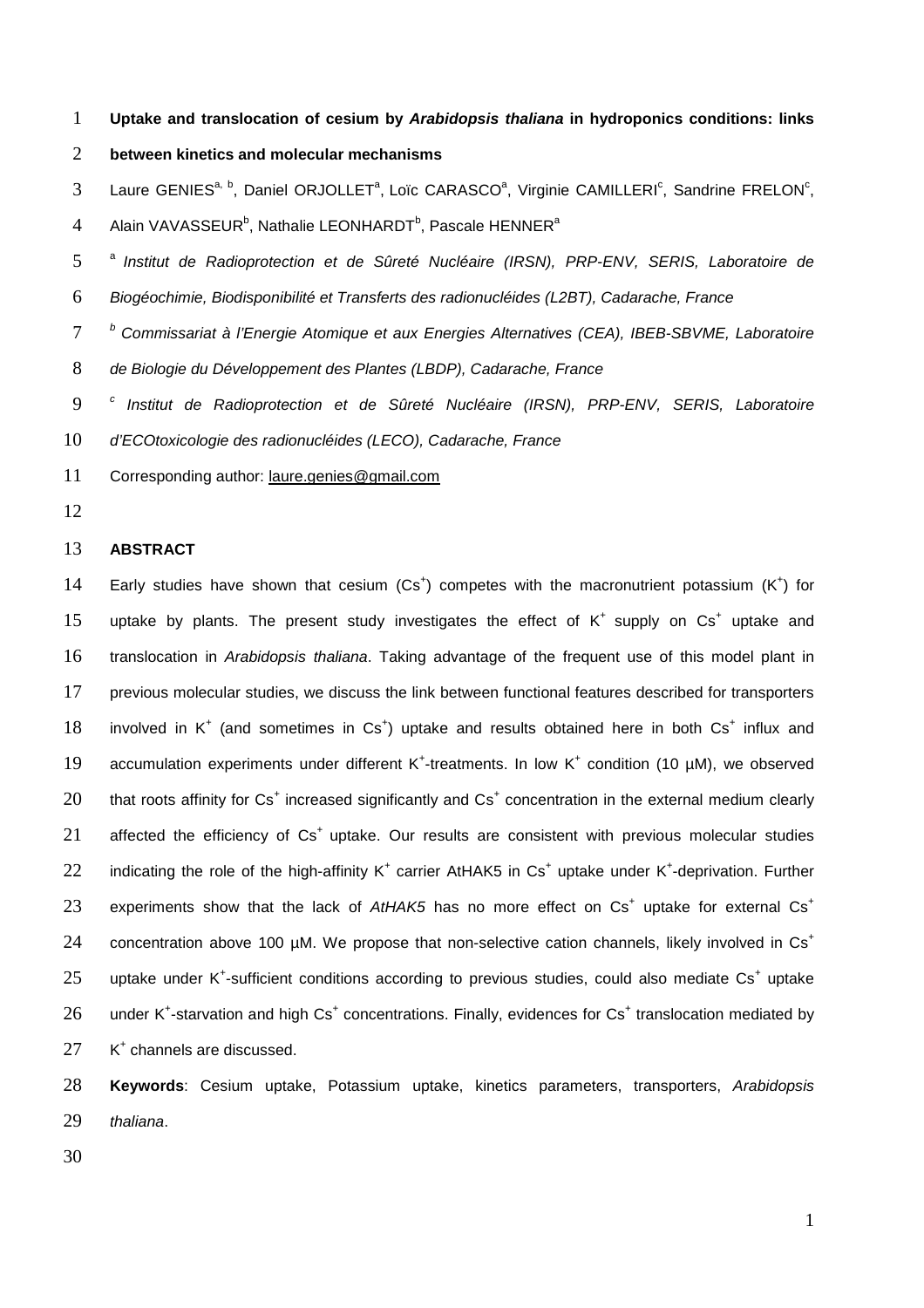#### 31 **1. Introduction**

 $32$  Cesium (Cs<sup>+</sup>) has no known physiological role in plant but, because of its chemical similarity with the 33 essential macronutrient potassium  $(K^+)$ , the monovalent cation  $Cs^+$  can be taken up from the soil 34 solution by plant roots through the  $K^+$  uptake pathway (White & Broadley, 2000). Some biological 35 processes involving K<sup>+</sup> can be altered by  $Cs<sup>+</sup>$  but, at the natural concentrations occurring in soil  $36$  solutions, stable isotope  $133$ Cs rarely causes environmental toxicity (Hampton et al., 2004). However, 37 radiocesium ( $134$ Cs and  $137$ Cs), which may occur in the environment after accidental release from 38 nuclear plant facilities or resulting of nuclear weapon tests, is a major concern. These radioisotopes 39 emit harmful  $\beta$  and  $\gamma$  radiations during its decay and its uptake by plant is the predominant first step for 40 its entry in the terrestrial food chain (Avery, 1996).

 In order to minimize the entry of radiocesium in the food chain, contaminated soils are usually 42 removed from agricultural uses or managed through the elimination of contaminated surface or by 43 using countermeasures such as fertilization with competitive cations to minimize  $\text{Cs}^+$  uptake by plants (Zhu & Shaw, 2000). Alternatively, with new biotechnologies emerging, phytoremediation is studied for contaminated site rehabilitation using plants as extractor or developing "safe" crops which do not accumulate radiocesium (Lasat & Kochian, 1997; Kobayashi et al., 2014).

47 The transport of monovalent cations from the soil solution to plant roots and shoots is mediated 48 symplastically by transporters. Therefore, identification and characterization of genes encoding 49 transporters involved in  $Cs<sup>+</sup>$  fluxes across the membranes of plant cells are thought to be helpful to 50 understand its uptake and accumulation. Phytoextraction and development of safe crops could be 51 optimized using plant selection based on this  $\text{Cs}^+$  accumulation related knowledge (White et al., 2003). 52 Several recent studies on the model plant *Arabidopsis thaliana* have deciphered part of the molecular 53 mechanisms involved in  $Cs<sup>+</sup>$  uptake and accumulation, found among the plant  $K<sup>+</sup>$  transporters system. 54 Since the level of  $K^+$  (both in the external and intracellular medium) modifies the relative contribution of 55 each transporters in K<sup>+</sup> fluxes (see Alemán et al., 2011 and references therein),  $Cs<sup>+</sup>$  uptake pathway 56 also depends on the K<sup>+</sup>-status. Up to now, non-selective cation channels (NSCC) also called Voltage-57 Independent Cation Channels (VICC) encoded by members of the cyclic-nucleotide gated channel 58 (*AtCNGC*) and glutamate like-receptor (*AtGLR*) gene families are suspected to mediate the largest 59 part of Cs<sup>+</sup> uptake in Arabidopsis roots under K<sup>+</sup>-sufficient conditions (White & Broadley, 2000;  $60$  Hampton et al., 2005). Under K<sup>+</sup>-starvation, the high-affinity transporters encoded by the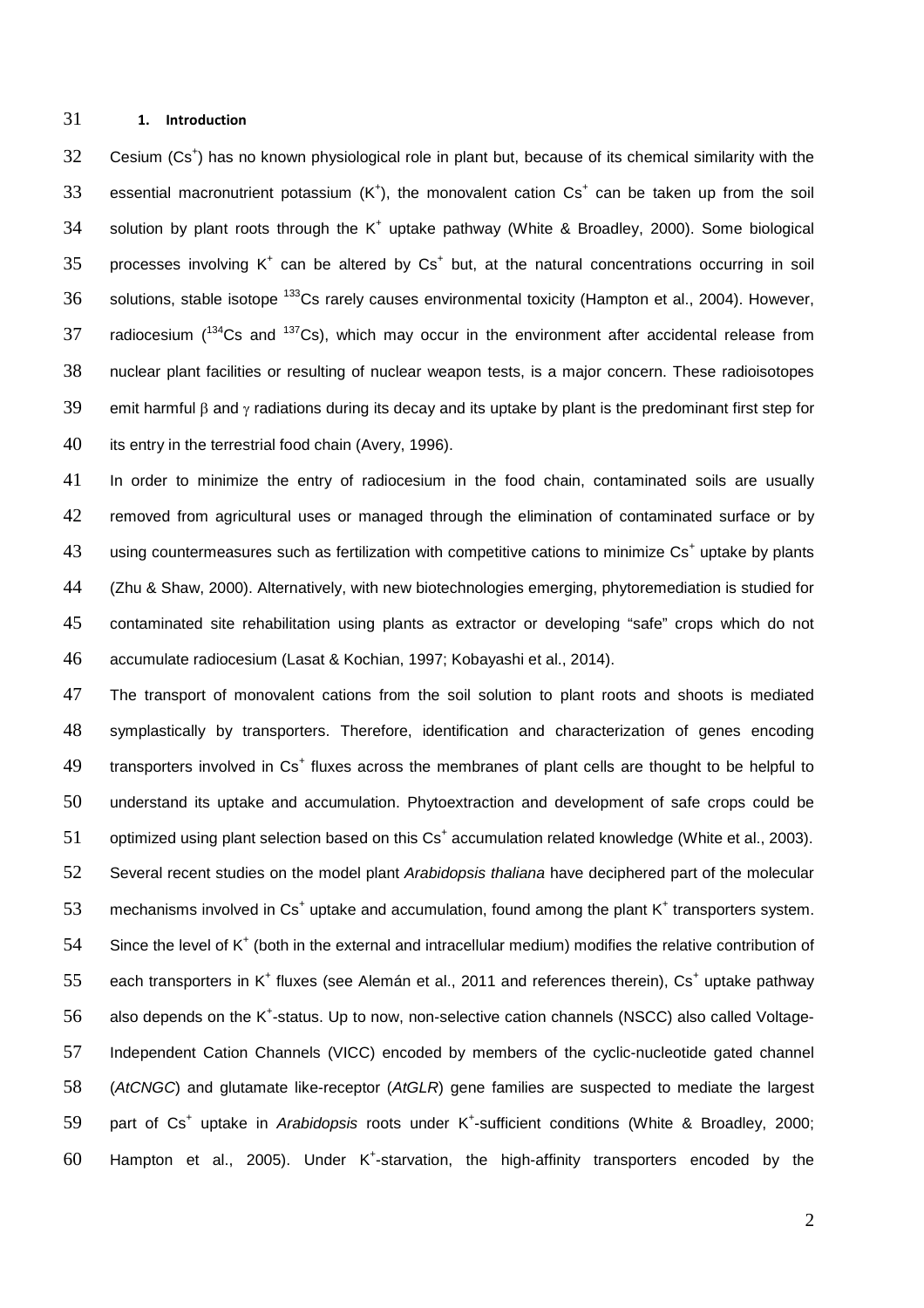AtKUP/HAK/KT gene families and in particular the HAK5 transporter mediate a significant part of Cs<sup>+</sup> uptake in *A. thaliana* (Qi et al., 2008).

63 The competitive effect of  $K^+$  on kinetics of  $Cs^+$  uptake have been described for several crops species: barley (Middleton et al., 1960), wheat (Shaw & Bell, 1989; Smolders et al., 1996; Zhu, 2001), maize (Sacchi et al., 1997), rice (Kondo et al., 2015), spinach (Buysse et al., 1995), radish (Prorok et al., 66 2016). However, only few studies report the kinetics aspect of Cs<sup>+</sup> uptake in A. thaliana (Broadley et al., 2001; Kanter et al., 2010) due to the fact that it is nor a commercial crop nor a potential plant for phytoremediation uses. Conversely, *A. thaliana* is the preferred organism for molecular studies (see above). Consequently, links between kinetics data and molecular characterization of transporters involved in  $\text{Cs}^+$  uptake is reported only in few studies.

71 In this study, we report the effect of  $K^*$ -supply on  $Cs^+$  uptake, distribution and accumulation by the model plant A. thaliana in hydroponics condition. Links between transporters involved in K<sup>+</sup> and Cs<sup>+</sup> 73 uptake related-knowledge and changes observed in  $Cs<sup>+</sup>$  transport under K<sup>+</sup>-starvation are discussed.

#### **2. Materials and methods**

#### *2.1. Plant material and growing before exposure to cesium*

 *Arabidopsis thaliana* seeds of Columbia-0 (Col-0) and *athak5-3* mutant line (SALK\_074868) were used in this study. As described before (Qi et al., 2008; Rubio et al., 2008), the T-DNA insertion is located in exon 4 in *athak5-3*. Plants homozygous for the T-DNA insertion were identified by polymerase chain reaction (PCR) using primers annealing upstream (HAK5A-F1: 81 CGCAGGAGGAACATTTGCATTGTACTC) and downstream (HAK5B-R1: AGTGCCTTTAAGACGGTAATGTCATGCTTG) of the insertion site and a T-DNA left-border primer (Lbb1.3: ATTTTGCCGATTTCGGAAC) as advised by the Salk Institute Genomic Analysis Laboratory (SIGNAL, http://signal.salk.edu/tdnaprimers.2.html).

 Seeds were surface-sterilized using a mix of 70% ethanol (v/v)/ 0.05% SDS (v/v) and rinsed in ethanol 96% before sowing in Petri dishes (120 mm \* 120 mm) on a half-strength Murashige and Skoog medium (MS½, Murashige & Skoog, 1962) containing 1% (w/v) agar and 1% (w/v) sucrose. To 88 synchronize germination and to break the dormancy, the sowing boxes were placed at 4°C during 48 h before transfer in a growth chamber set to 23°C, 50% HR with 8 h/16 h day/night cycle. After 7 days on MS½ agar medium, seedlings were transferred on sand (Zolux) and watered with nutrient solution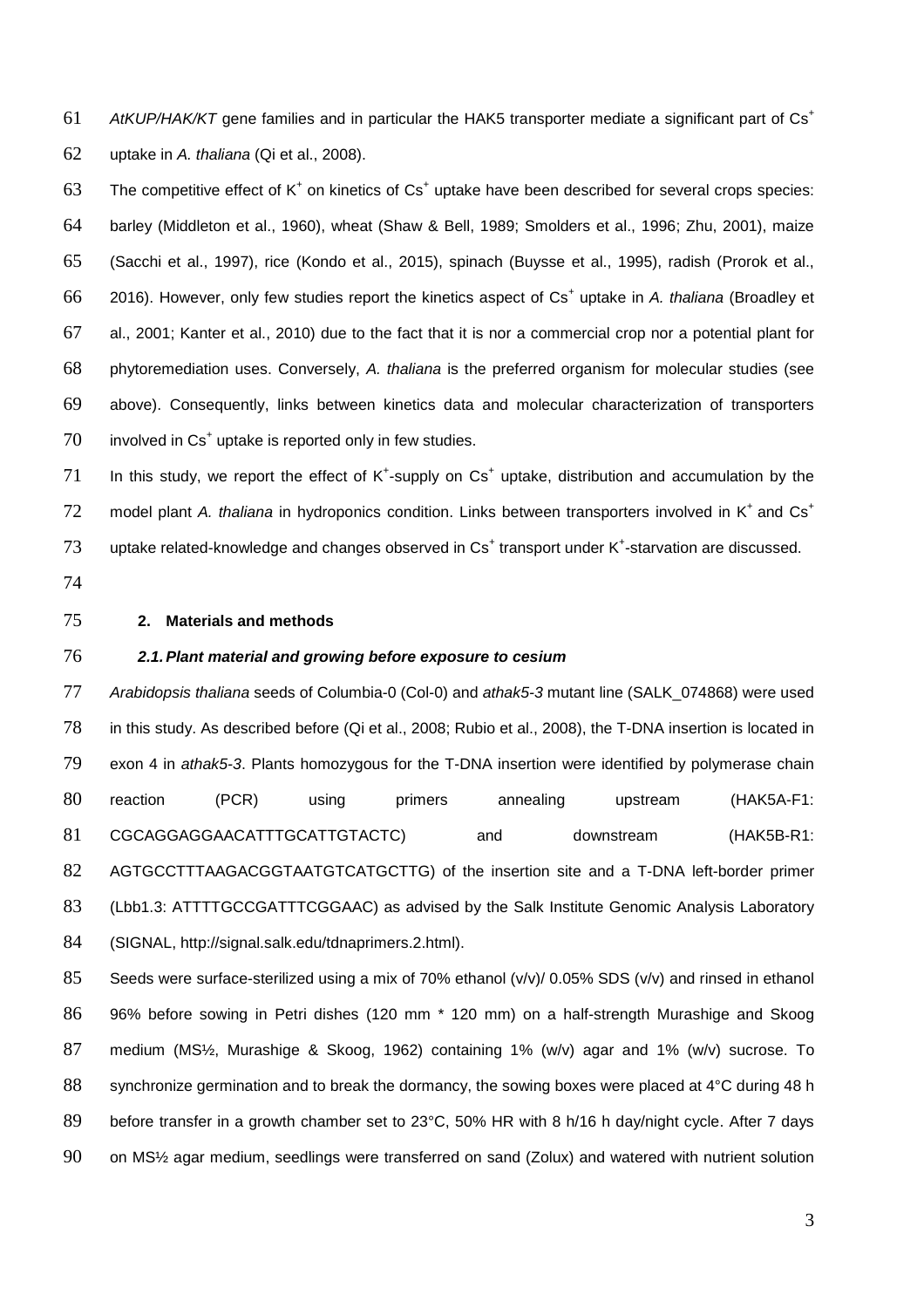91 to allow roots and shoots growing for a further 14 days. Finally, plants were transferred in a hydroponic 92 system over 1L of aerated nutrient solution.

93 The nutrient solution (pH 5.8) contained 1.1 mM MgSO<sub>4</sub>, 805 µM Ca(NO<sub>3</sub>)<sub>2</sub>, 2 mM KNO<sub>3</sub>, 60 µM 94 K<sub>2</sub>HPO<sub>4</sub>, 695 µM KH<sub>2</sub>PO<sub>4</sub> and micronutrients (3.6 µM MnSO<sub>4</sub>, 74 nM (NH<sub>4</sub>)<sub>6</sub>Mo<sub>7</sub>O<sub>24</sub>, 3 µM ZnSO<sub>4</sub>, 9.25 95 µM H<sub>3</sub>BO<sub>3</sub>, 785 nM CuSO<sub>4</sub>, 20 µM Na<sub>2</sub>EDTA and 20 µM FeSO<sub>4</sub>).

96

#### 97 *2.2. Potassium treatments*

98 These experiments were designed to estimate the effect of  $K^*$ -supply on uptake and accumulation of 99 Cs<sup>+</sup> by *A. thaliana*. Three distinct concentrations of K<sup>+</sup> (10 μM, 100 μM or 3000 μM) were supplied  $100$  during five days before addition of  $\text{Cs}^+$  in the medium.

101 K<sup>+</sup> treatments were performed during the hydroponic step. After 3-5 days of acclimatization to 102 **hydroponics conditions** with the nutrient solution described in section 2.1, plants were transferred 103 over 1L of a K<sup>+</sup>-treatment solution (pH 5.8) containing 0.75 mM MgSO<sub>4</sub>, 2 mM Ca(NO<sub>3</sub>)<sub>2</sub>, 0,5 mM 104 H<sub>3</sub>PO<sub>4</sub>, and micronutrients. Three different treatments were tested through adding different amounts of 105 KCI in the K<sup>+</sup>-treatment solution: 10 µM (starved level), 100 µM (intermediate level) or 3000 µM 106 (replete level).

 $107$  In the same hydroponic box, 5-6 plants were allowed to grow over 1 L of K<sup>+</sup>-treatment solution during 108 5 days.

109

#### 110 *2.3. Exposure to cesium in short-term influx experiments*

111 After 30 days (+/- 3 days) of growing and K<sup>+</sup> treatment in the conditions described in sections 2.1 and 112 2.2 (summarized in Table 1), seedlings were transferred into individual wells containing 8 mL of 113 exposure solution taking care to not contaminate shoots. The exposure solution contained the K<sup>+</sup>-114 treatment solution plus a range of  $^{133}$ Cs from 0.1  $\mu$ M to 3000  $\mu$ M traced by  $^{137}$ Cs (approximately 140 115 Bq.mL<sup>-1</sup> representing 3.3.10<sup>-4</sup>  $\mu$ M Cs<sup>+</sup>). Plants were exposed during 15 min in order to determine 116 kinetics parameters of net influx or during 6 h to evaluate the evolution of Cs<sup>+</sup> distribution between 117 roots and shoots. Activities of <sup>137</sup>Cs in the exposure solution were followed during the course of assays 118 and reveal no significant depletion (data not shown).

119 After exposure to Cs<sup>+</sup>, plants were transferred in 8 mL of a fresh solution corresponding to the 120 exposure solution without Cs<sup>+</sup> (*i.e.* the K<sup>+</sup>-treatment solution) for 1 min to remove Cs<sup>+</sup> bound to the cell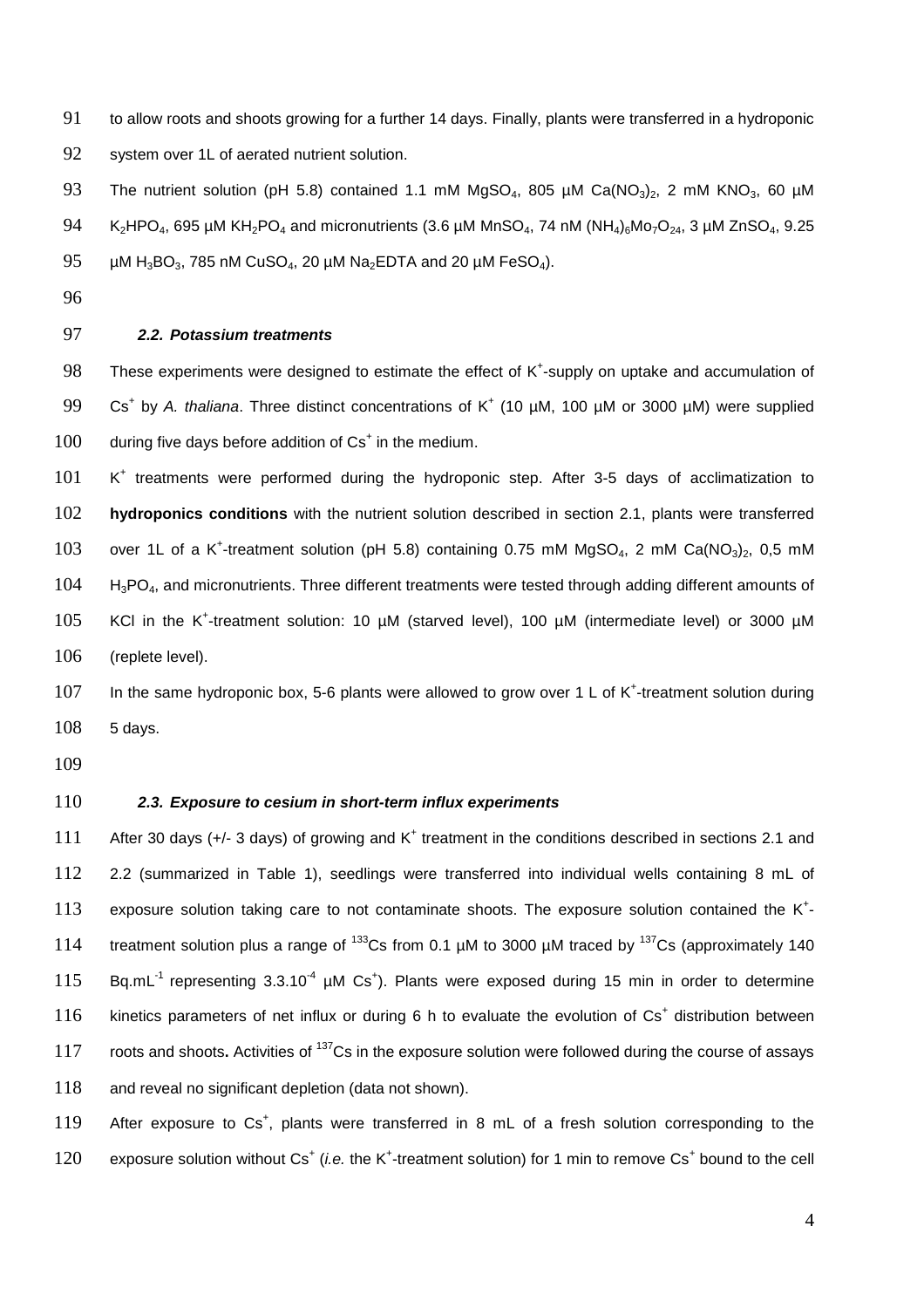121 wall. Roots and shoots of plants tested were separated and blotted on Benchkote paper before 122 recording of fresh weights.

123 For each parameters (time of exposure, concentration of Cs<sup>+</sup> in the exposure solution, K<sup>+</sup>-treatment),

124 experiments were repeated at least two times with a minimum of three plants per repetition.

125

### 126 *2.4. Exposure to cesium in long-term accumulation experiments*

127 Long-term accumulation experiments were performed into 1 L exposure solution containing the three different K<sup>+</sup>-treatment solutions described in section 2.2 (10, 100 or 3000 µM K) plus 1 µM stable Cs<sup>+</sup> 128 129 (no tracer was used). After 30 days (+/- 3 days) of growing in the conditions described in sections 2.1 130 and 2.2 (summarized in Table 1), plants were exposed for 7 days with renewing of the exposure 131 solution every 2-3 days to avoid significant decrease of Cs<sup>+</sup> concentration in the medium due to uptake 132 by plants.

133 After 7 days exposure to Cs<sup>+</sup>, roots and shoots were harvested as described in section 2.3 for the 134 short-term influx experiments. For each K<sup>+</sup>-treatments condition, three tests were performed with a 135 minimum of five plants per test.

- 136
- 

#### 137 *2.5. Measure of cesium and potassium*

138 Fresh roots and shoots of plants were mineralized in 5 mL HNO<sub>3</sub> 65% and 1.5 mL H<sub>2</sub>O<sub>2</sub> 30% at 100-139 150°C on a sand bath. Mineralisates were evaporated to dryness and redissolved in HNO<sub>3</sub> 2% v/v 140 before measuring the different elements.

141 Activity of <sup>137</sup>Cs accumulated in plants in the short-term experiments was measured by  $\beta$  liquid 142 scintillation counting. Liquid scintillation cocktail (Instagel-Plus, Perkin Elmer) was added to the 143 mineralized samples. The photon emissions following interaction between the liquid scintillator and the  $144$  B particles emitted in the radioactive decay of  $137$ Cs accumulated in plants were counted during 30 145 min. In parallel, concentration of <sup>137</sup>Cs and <sup>133</sup>Cs into the exposure solution were measured by  $\beta$  liquid 146 scintillation counting and ICP-MS respectively. The amount of Cs<sup>+</sup> accumulated in plant sample was 147 deduced from the content of  $^{137}$ Cs in plant and the ratio  $^{137}$ Cs/ $^{133}$ Cs into the exposure solution.

 $148$   $133$ Cs concentrations in roots and shoots of plants and in the exposure solutions used for the long-term

149 accumulation experiments were measured by ICP-MS.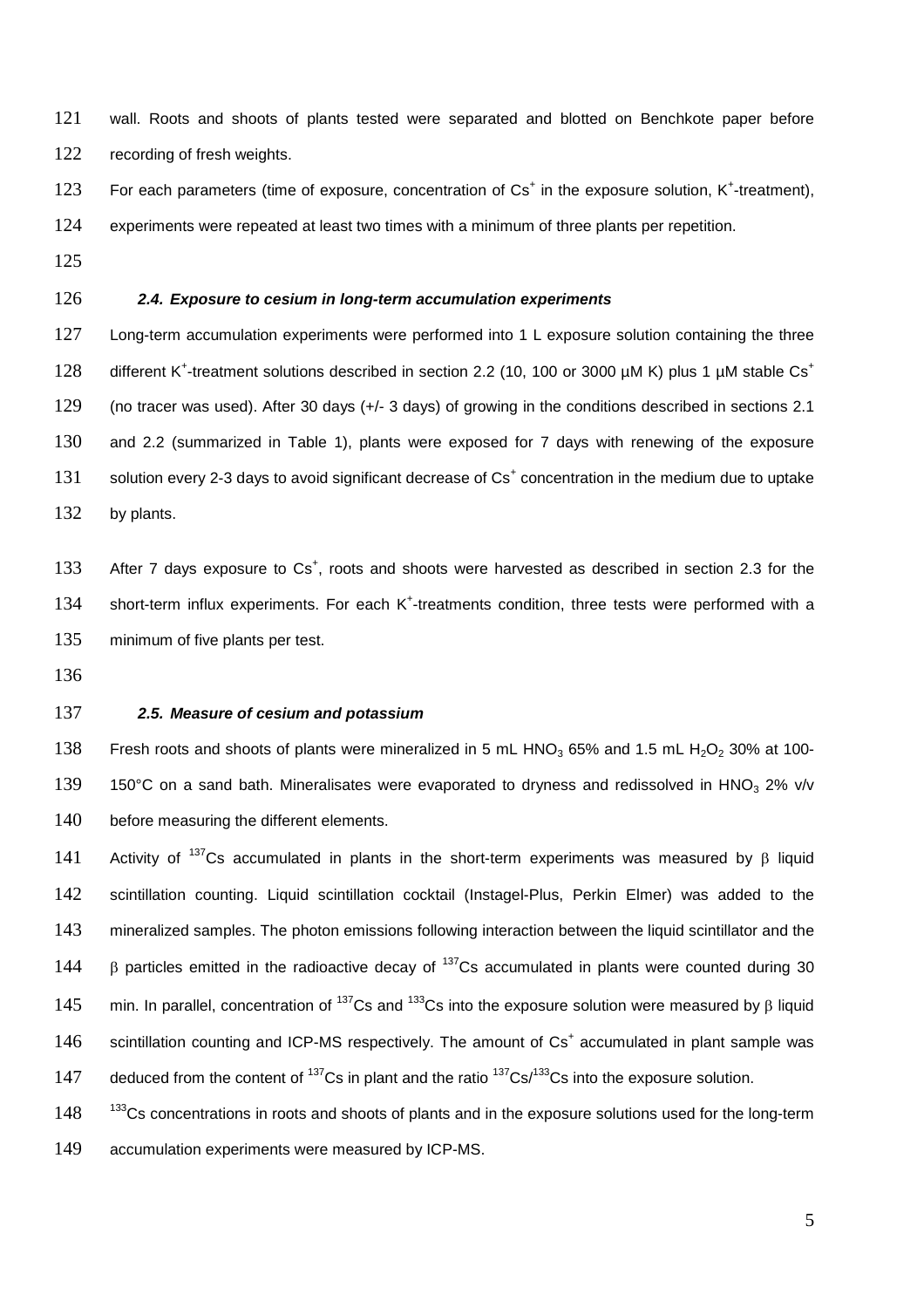150 K<sup>+</sup> content in plants after the K<sup>+</sup>-treatments was measured by ICP-AES on a minimum of 3 non-151 exposed samples per experiment.

152

#### 153 *2.6. Data analysis*

154 Using data from the 15 min influx assays, we calculated a solution to plant transfer factor (*TFext→plant*) according to  $Eq.(1)$ , defined here as the ratio between  $Cs<sup>+</sup>$  uptake by plant roots and the  $Cs<sup>+</sup>$ 155 156 concentration in the solution (named *[Cs]<sub>ext</sub>* in the following). Cs<sup>+</sup> uptake was calculated by dividing its 157 amount in the whole plant by the roots fresh-weight (FW). This *TF*<sub>ext→plant</sub> is a modified version of the 158 usual *TF* defined as the ratio between concentration in shoots and concentration in the medium. 159 *TF*<sub>ext→plant</sub> represents influx of Cs<sup>+</sup> by the plant roots depending on the external Cs<sup>+</sup> concentration. 160 Thus *TF*<sub>ext→plant</sub> estimates the efficiency of Cs<sup>+</sup> net uptake by roots.

$$
TF_{ext \to plant}(Cs) = \frac{(Cs \text{ uptake})\text{plant roots}}{[Cs]_{ext}}
$$
 Eq.(1)

161

162 As described in Zhu et al. (2000), Eadie-Hofstee plot was used to calculate the kinetics parameters 163 ( $K_m$  and  $V_{max}$ ) of Cs<sup>+</sup> influx from the 15 min experiment data. Linear regression on the range of  $[Cs]_{ext}$ 164 comprised between 0.1 and 200  $\mu$ M was performed on this plot, with  $V = Cs^{+}$  uptake rate ( $\mu$ mol.g<sup>-1</sup> FW 165 roots.h<sup>-1</sup>) expressed as a function of the ratio  $V/[Cs]_{ext}$  according to the **Eq.(2)**:

$$
V = -K_m \frac{V}{[Cs]_{ext}} + V_{max}
$$
 Eq.(2)

166

167 Using data from the long-term accumulation experiment, we calculated a discrimination factor (*DF*) in 168 order to estimate the selectivity for uptake between K<sup>+</sup> and Cs<sup>+</sup>, as described in Smolders et al. (1996) 169 and in Kanter et al. (2010):

$$
DF(Cs) = \frac{([Cs] / [K]) \, plant}{([Cs] / [K]) \, solution}
$$
 Eq.(3)

170

171 ANOVA analysis were performed to evaluate the effect of  $K^+$ -treatment on plant  $K^+$  content, fresh 172 weight and Cs<sup>+</sup> content separately (NS, Non-Significant and \*, \*\*, \*\*\* Significant at the  $\alpha = 0.05, 0.01$ 173 and 0.001 level respectively). In tables, different letters in bold indicate significant differences between 174 means (Tuckey post-hoc test, p-value < 0.05).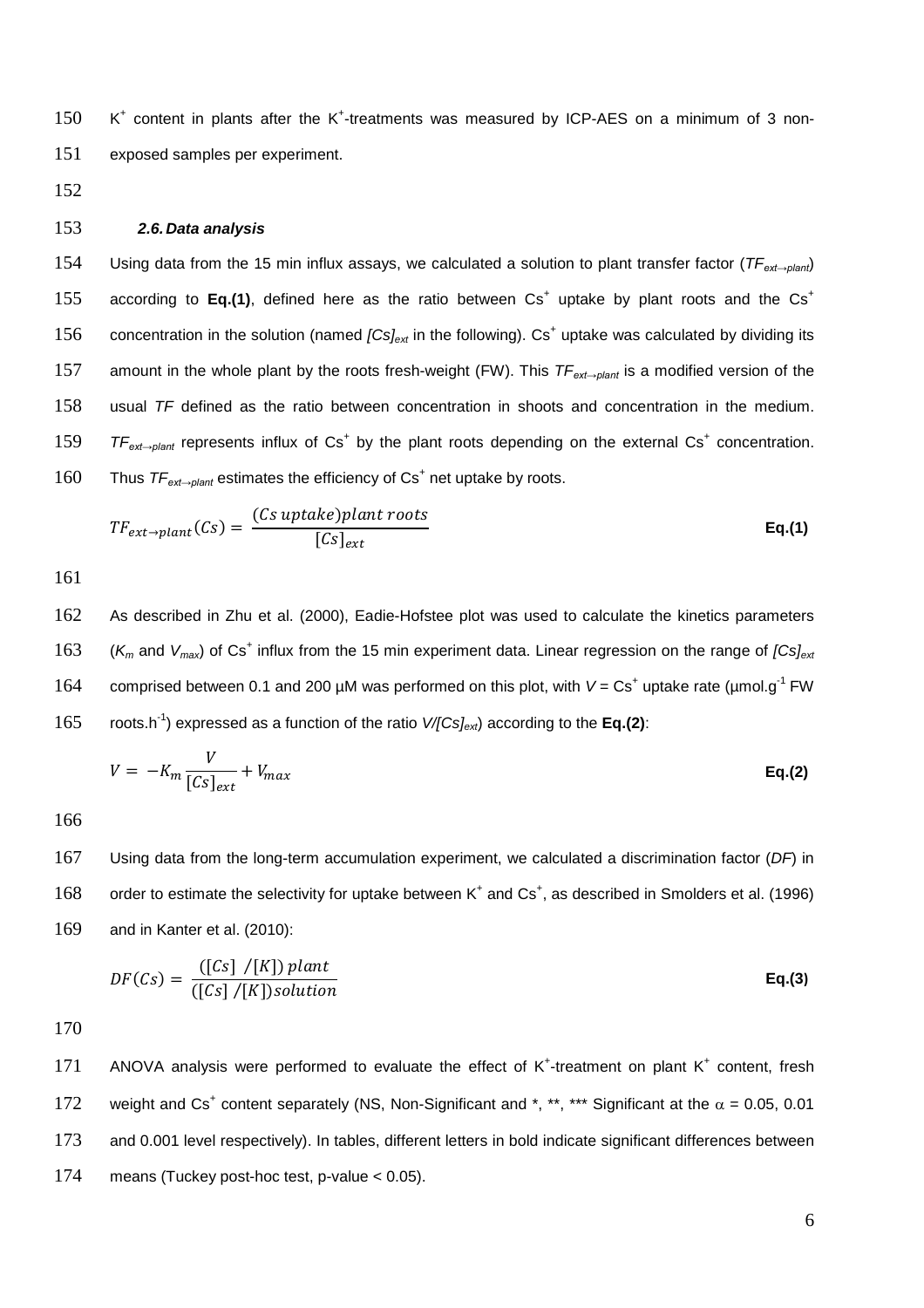176 **3. Results and discussion** 177 Effects of K<sup>+</sup>-supply on Cs<sup>+</sup> influx, accumulation and distribution was estimated using both short-term 178 (from 15 min to 6 h exposure) and 7-days exposure assays performed on *A. thaliana* (Col-0 ecotype). 179 The experiments were designed to compare the effects of three different K<sup>+</sup>-treatments on: 180 (i) Kinetics parameters  $K_m$  and  $V_{max}$  for Cs<sup>+</sup> influx, 181 (ii) Cs<sup>+</sup> uptake efficiency estimated by transfer factor, 182 (iii) Distribution of Cs<sup>+</sup> between roots and shoots. 183 Role of the high-affinity HAK5 K<sup>+</sup> carrier in  $\text{Cs}^+$  uptake under both low and high K<sup>+</sup>-supply is also 184 described for a range of Cs<sup>+</sup> external concentrations *([Cs]<sub>ext</sub>*). 185 186 3.1. Effect of K<sup>+</sup>-treatment on plants potassium content and on plant growth 187 Early studies have shown that K<sup>+</sup> content of plant affects uptake of monovalent cations (Kochian & 188 Lucas, 1982). In order to evaluate the effect of K<sup>+</sup>-supply on Cs<sup>+</sup> uptake, 25 days-old plants were first 189 acclimated during five days to three distinct levels of K<sup>+</sup>. K<sup>+</sup> content of plants after acclimation is 190 significantly different between the three distinct K<sup>+</sup>-treatments (Table 2): plant K<sup>+</sup> content is 1.5 times 191 higher for K<sup>+</sup>-replete seedlings (3000  $\mu$ M K<sup>+</sup> condition) compared to the K<sup>+</sup>-starved conditions (10  $\mu$ M  $K^+$ 192 193 However, we did not observe visible  $K^+$  starvation symptoms like chlorosis of older leaves nor plant 194 growth effects (Table 2). Plants were growing in standard K<sup>+</sup> condition (2 mM) before K<sup>+</sup>-treatments 195 were applied. As stated by Kanter et al. (2010), this pre-culture in sufficient  $K^*$  conditions can prevent 196 the further effects of turning to low  $K^*$  supply. 197 Plants were exposed to Cs<sup>+</sup> after acclimation period with the three different K<sup>+</sup>-supplies. The level of 198 K<sup>+</sup> during the pre-treatment was maintained in the exposure solution containing Cs<sup>+</sup>. Thus, our 199 experiments describe the effect of global level of K<sup>+</sup>-supply *i.e.* in the solution outside the plants during 200 the exposure to Cs<sup>+</sup> but also inside the plants due to the K<sup>+</sup>-treatment in pre-culture. 201 202 *3.2. Effect of potassium supply and cesium concentration in solution on cesium uptake* 203 *efficiency*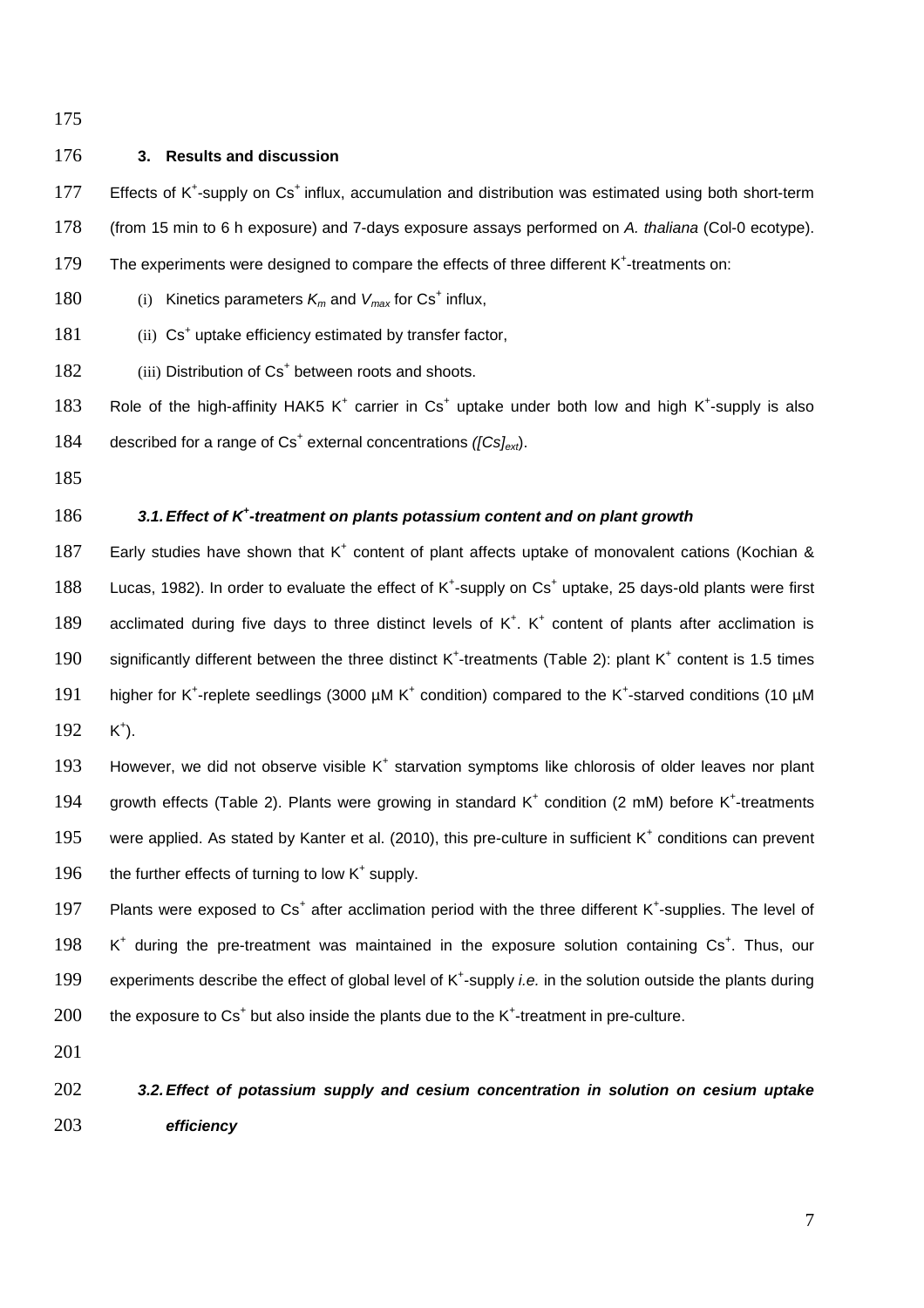204 Effects of  $[Cs]_{ext}$  on transfer factor for the three  $K^+$ -conditions are shown in Figure 1. As expected, 205 *TF*<sub>ext→plant</sub> values (calculated as described in **Eq.(1)**) are higher for plants in the 10 µM K<sup>+</sup>-condition 206 compare to the K<sup>+</sup>-replete plants (between 17 and 1.6 times higher, depending on the  $[Cs]_{ext}$ ). As 207 stated before (Waegeneers et al., 2001), there are different reasons to record a higher  $\text{Cs}^+$  transfer  $208$  factor in low K<sup>+</sup> condition:

 $209$  i) the high depletion of K<sup>+</sup> at the root surface due to high demand of plant to sustain growth 210 whereas K<sup>+</sup> is weakly available. This depletion of K<sup>+</sup> in the medium favors Cs<sup>+</sup> uptake.

211 ii) the higher uptake rate potential of  $Cs<sup>+</sup>$  at low K<sup>+</sup> due to prevalence of high-affinity transport 212 (HAT) system. In *A. thaliana*, this HAT system is mainly mediated by HAK5 which is known to  $213$  be involved in Cs<sup>+</sup> uptake (Rubio et al., 2000, Qi et al., 2008).

214 When cultured in low K<sup>+</sup> condition (10  $\mu$ M K<sup>+</sup>), the plasma membrane potential of *A. thaliana* roots 215 cells (in the resting state) can become as negative as -215mV (Hirsch et al., 1998). In these 216 conditions, K<sup>+</sup> uptake is mainly mediated by high-affinity carriers that move K<sup>+</sup> against the 217 electrochemical gradient. In maize, it has been shown that these carriers display low selectivity 218 between  $K^+$  and  $Cs^+$  (Sacchi et al., 1997). Activity of low selective carriers, by contrast with highly 219 selective transport system, should display strong sensitivity to  $K^{\dagger}/Cs^{\dagger}$  competition in the external 220 medium. This could explain why increase in  $K^{\dagger}/Cs^{\dagger}$  competition with increasing  $[K]_{ext}$  in the low 221 concentration range (between 10  $\mu$ M and 100  $\mu$ M K<sup>+</sup>-conditions in this study) results in significant 222 decrease of  $Cs<sup>+</sup>$  transfer factor (Figure 1).

223 Efficiency of Cs<sup>+</sup> uptake also depends on the *[Cs]<sub>ext</sub>*. Thus, *TF<sub>ext→plant* decreases with increasing Cs<sup>+</sup> in</sub> 224 the external solution (Figure 1). Linear regression indicates that this effect is significant ( $p < 0.01$ ) for 225 the 10 µM and 100 µM K<sup>+</sup> condition with adjusted-R<sup>2</sup> between 0.91 and 0.83 respectively. This could 226 be due to the behavior of carriers which became saturated because conformational changes are needed for each transport event. As a consequence of transporters saturation, efficiency of Cs<sup>+</sup> 227 228 uptake (and thus *TF*<sub>ext→plant</sub>) could be reduced with the *[Cs]<sub>ext</sub>* increasing. Membrane depolarization due to the cation Cs<sup>+</sup> accumulation in root cells and due to the fact that Cs<sup>+</sup> blocks some of the K<sup>+</sup> 229 230 channels should also be addressed as a hypothesis to explain this observation. Indeed, lower 231 membrane potential reduces the driving force for positively charged element and subsequently 232 reduces Cs<sup>+</sup> uptake as described previously for an *Arabidopsis* mutant disrupted in a plasma 233 membrane proton pump (Haruta & Sussman, 2012).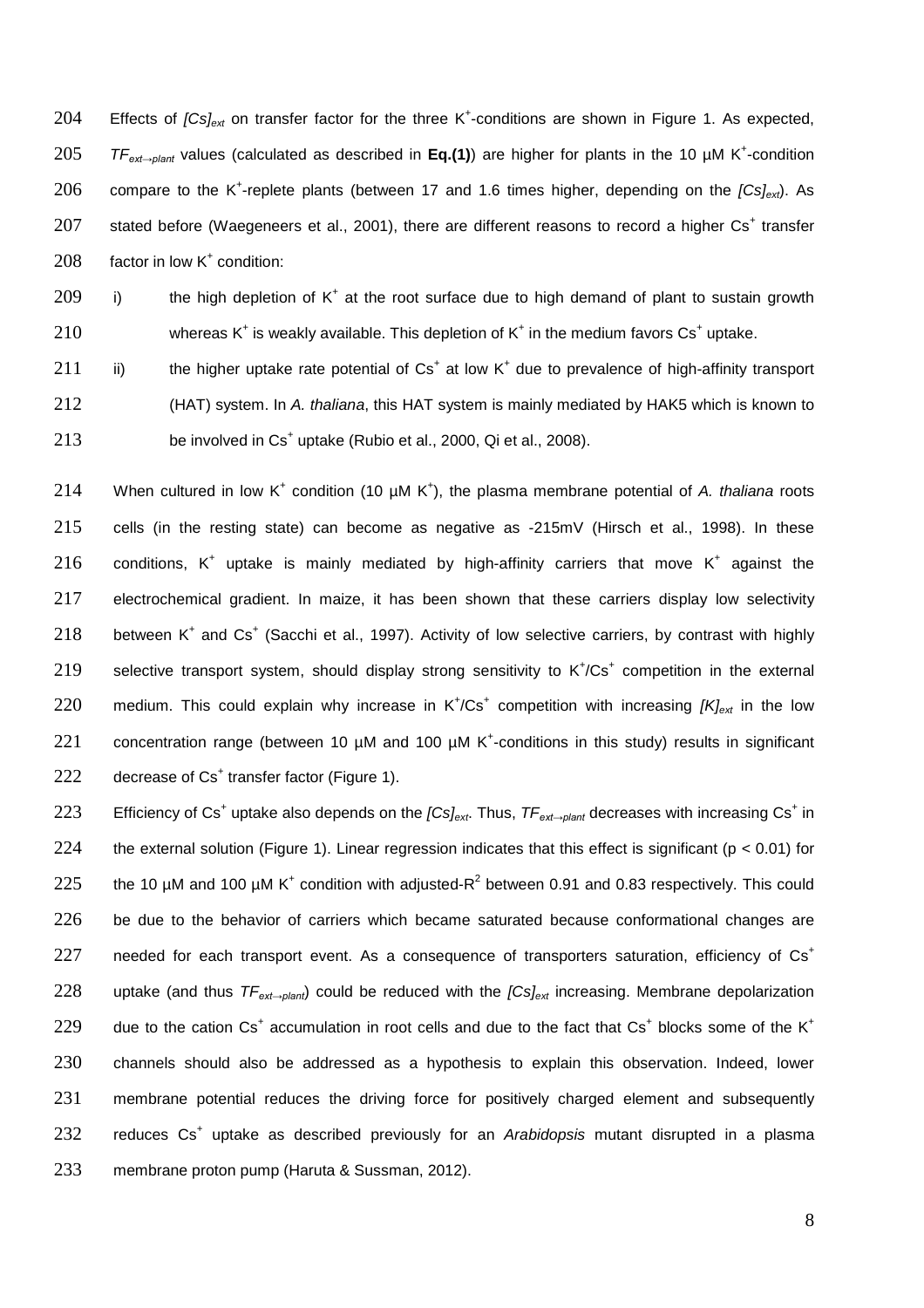234 When *[K]<sub>ext</sub>* increases (>100 µM), the electrochemical gradient is reduced (Hirsch et al., 1998) and the 235 membrane potential follows the Nernst potential of K<sup>+</sup> (Hedrich, 2012). In these conditions, K<sup>+</sup> uptake 236 is mainly mediated by channels. For higher K<sup>+</sup> levels in this study (100 µM and 3000 µM), we 237 observed only a slight decrease of *TFext→plant* value with the increase of *[Cs]ext* which is consistent with 238 a channel-type transport system: when the pore is open, no more conformational changes are needed 239 to transport ions. Therefore, saturation pattern are not observed conversely to carrier-mediated 240 pathway.

241 Eadie-Hofstee plots (**Eq.(2)**) derived from data of the 15 min influx experiments are presented in 242 Figure 2. The non-linear pattern of these plots let us to distinguish at least two systems for  $Cs<sup>+</sup>$  uptake 243 depending on the *[Cs]<sub>ext</sub>*. In the range of *[Cs]<sub>ext</sub>* comprised between 0.1 and 200 µM, kinetics 244 parameters (Table 3) were estimated by linear regression on the Eadie-Hofstee plots for the three K<sup>+</sup>-245 conditions. In K<sup>+</sup>-starved plants (10 µM K<sup>+</sup>-supply), we observed a drastic reduction of  $K_m$  that signs a 246 higher affinity of the roots transport system for Cs<sup>+</sup>. The slight increase of *V<sub>max</sub>*, which represent 247 maximal rate of  $Cs<sup>+</sup>$  influx when the uptake system is saturated, can be interpreted as a higher number 248 of transporters with ability to transport  $\text{Cs}^+$  in the low-K<sup>+</sup> condition. The well-known positive regulation 249 of high-affinity transporters encoding gene expression, in particular AtHAK5, by low K<sup>+</sup> supply likely 250 contributes to this effect of K<sup>+</sup> on both  $K_m$  and  $V_{max}$ . Additionally, early study in excised roots of winter 251 wheat (Shaw & Bell, 1989) described a dual uptake mechanism for  $Cs<sup>+</sup>$  uptake in the global high-252 affinity range (*[Cs]ext* below 200 µM). The high-affinity HAK5 carrier contributing in this dual uptake 253 system specifically for low K<sup>+</sup> condition, this could explain the lower R<sup>2</sup> obtained for K<sup>+</sup>-starved plants 254 in our experiments (Table 3).

255

#### 256 *3.3. Distribution of cesium in roots and shoots*

257 *3.3.1. Short-term cesium uptake experiment: evolution of cesium distribution with time and with*

258 *[Cs]ext*

259 Distribution of Cs<sup>+</sup> between roots and shoots (related to fresh weight) after 15 min and 6 h exposure 260 for the three K<sup>+</sup>-conditions and a range of *[Cs]<sub>ext</sub>* are shown in Figure 3. Cs<sup>+</sup> root:shoot concentration 261 ratio decreased rapidly over time. Thus ratios after 6 h exposure are in average 5 to 10 times lower 262 than after 15 min exposure, depending on the K<sup>+</sup>-treatment. We also found that, on average, 30 % of 263 the total quantity of Cs<sup>+</sup> was found in shoots after only 15 min of exposure in the highest K<sup>+</sup>-conditions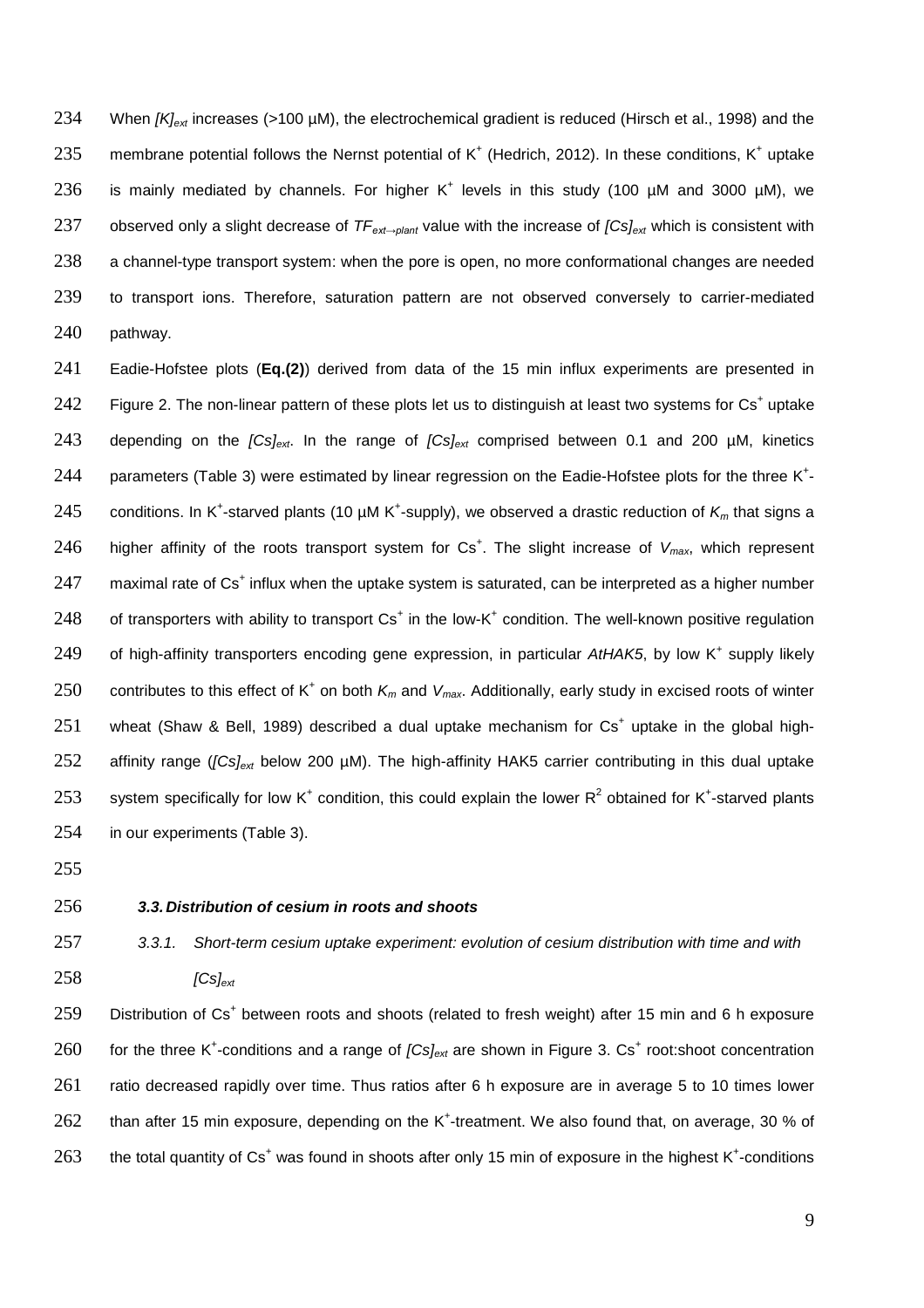264 (data not shown) suggesting that Cs<sup>+</sup> is highly mobile in these conditions. In contrast, Cs<sup>+</sup> root:shoot 265 concentration ratio is up to ten times higher for K<sup>+</sup>-starved plant compared to the highest K<sup>+</sup>-conditions 266 and between 3 and 20 % of  $Cs^+$  were found in shoots in this condition depending on  $[Cs]_{ext}$ . 267 Interestingly,  $[Cs]_{ext}$  seems to affect  $Cs^+$  root:shoot concentration ratio only for the 10  $\mu$ M K<sup>+</sup>-condition.  $268$  In this condition, translocation of  $Cs<sup>+</sup>$  from the root to the shoot is higher when  $[Cs]_{ext}$  increases.

 $269$  These data suggest that  $\text{Cs}^+$  translocation is mediated by very efficient systems which could be 270 inhibited by decrease of K<sup>+</sup> and improved when Cs<sup>+</sup> concentrations increase in low K<sup>+</sup> condition.

- 271
- 

#### 272 *3.3.2. Long-term cesium accumulation experiment*

273 Cs<sup>+</sup> accumulation in roots and shoot tissues after 7 days exposure to 1  $\mu$ M Cs<sup>+</sup> is given in Table 4 for 274 the three K<sup>+</sup>-treatments. The Cs<sup>+</sup> root:shoot concentration ratio is 8.9 (SD=0.8), 1.6 (SD=0.4) and 0.9 275 (SD=0.2) in the 10 µM, 100 µM and 3000 µM K<sup>+</sup>-condition respectively. For the highest K<sup>+</sup>-conditions, 276 these values are comparable with the root:shoot concentration ratio obtained after 6 h exposure to 1  $277$  µM Cs suggesting that equilibrium between roots and shoot  $\text{Cs}^+$  content occurs quickly during the first  $278$  hours. This equilibrium between  $\text{Cs}^+$  concentrations in roots and shoots likely involves both  $279$  translocation and recirculation mechanisms. Indeed, previous study on  $Cs<sup>+</sup>$  circulation in spinach  $280$  indicates that about 85 % of  $\text{Cs}^+$  accumulated in shoots is recirculating to the roots under certain 281 conditions (Buysse et al., 1995).

282 As in short-term influx experiments, fresh weight-based  $\text{Cs}^+$  concentration remains globally higher in 283 roots than in shoots of Col-0. This result is consistent with previous studies on different plant species 284 (see the review by Zhu & Smolders (2000)) but reasons for higher  $\text{Cs}^+$  accumulation in roots than in 285 shoots remain unclear. As far as we know, limitation of  $Cs<sup>+</sup>$  storage in the vacuole which could 286 enhance recirculation from the shoots to the roots has not been proven yet. Another explanation is that Cs<sup>+</sup> adsorbed on the root surface could be a factor of discrepancies between roots and shoot Cs<sup>+</sup> 287 288 concentration. Roots are exposed to external  $Cs<sup>+</sup>$  whereas  $Cs<sup>+</sup>$  in shoots comes from roots only. 289 Furthermore, some authors suggest that larger amount of  $Cs<sup>+</sup>$  distributes in cell wall (and free space) 290 at low external K<sup>+</sup> concentration due to lower competition for adsorption site on the root surface (Zhu 291 et al., 1999). This could explain why differences between  $\text{Cs}^+$  roots and shoot concentrations are 292 reduced when external  $K^+$  concentration increases.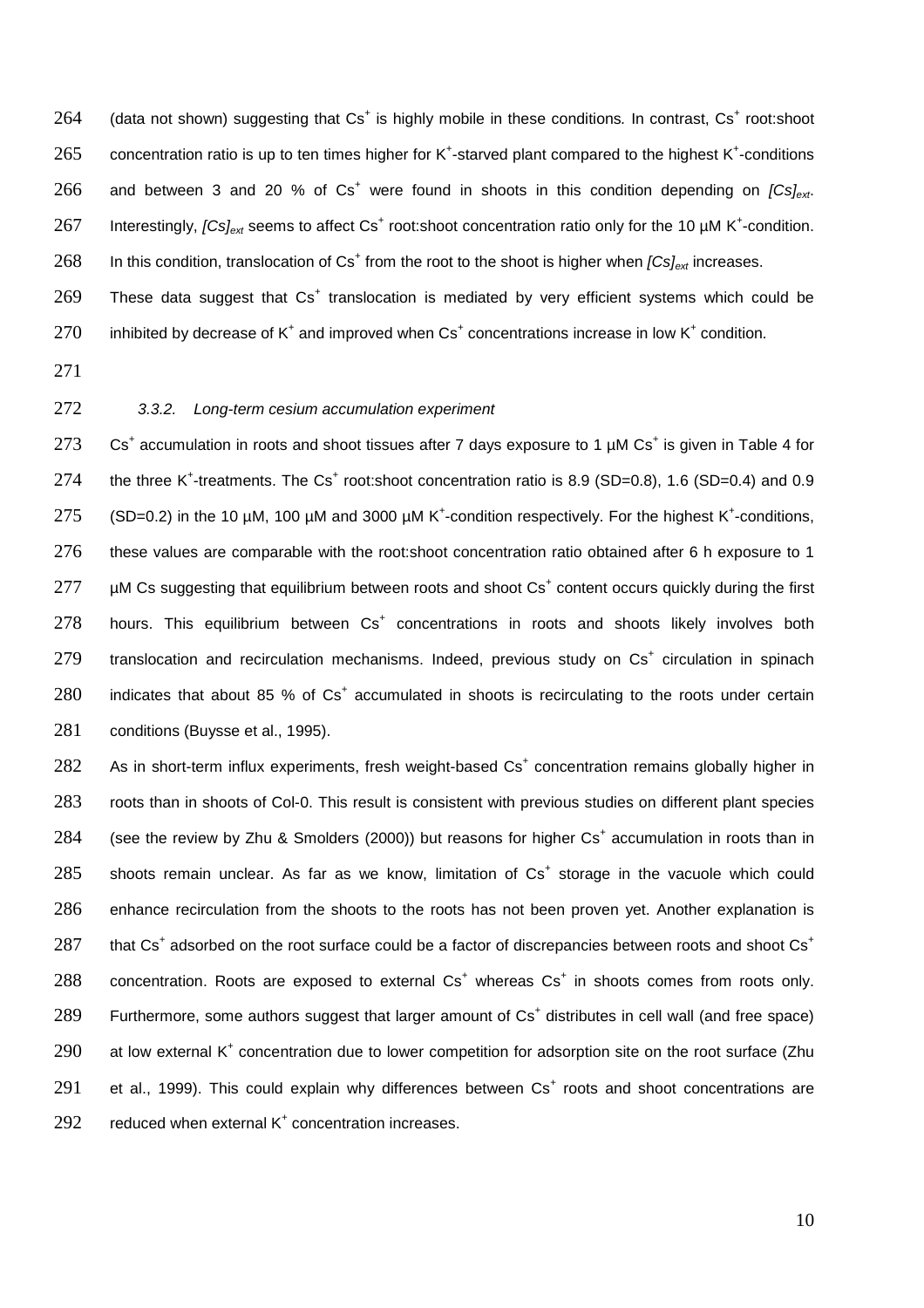K<sup>+</sup> and Cs<sup>+</sup> do not display the same distribution pattern: shoots contain around 75% of the total 294 amount of K<sup>+</sup> whereas shoots contain between 25 and 80% of the total amount of  $\text{Cs}^+$  depending on the K<sup>+</sup>-treatment (Figure 4). When plants are K<sup>+</sup>-starved, Cs<sup>+</sup> distribution highly differs from K<sup>+</sup> distribution.

 In accordance with others studies on different plant species (Buysse et al., 1996), we observed that 298 the Cs<sup>+</sup> root:shoot concentration ratio in A. thaliana is higher when plants are K<sup>+</sup>-starved. By analogy 299 with adjustment of K<sup>+</sup> distribution under low-K<sup>+</sup> supply condition in *A. thaliana*, the decrease of the part of total Cs<sup>+</sup> allocated to the shoots could be the result of two distinct mechanisms:

- 301 (i) Limitation of  $Cs<sup>+</sup>$  loading in xylem for translocation from roots to the shoots. The K<sup>+</sup>-outward rectifying channel SKOR, expressed in root stellar tissues (pericycle and xylem parenchyma) 303 and mediating K<sup>+</sup> loading into the xylem sap (Gaymard et al., 1998), is down-regulated by low 304 external K<sup>+</sup> concentration (Pilot et al., 2003). Subsequently, loading of K<sup>+</sup> in the xylem is 305 reduced in low-K<sup>+</sup> condition. Expressed in *Xenopus* oocytes, AtSKOR displays a permeability to Cs<sup>+</sup> (Gaymard et al., 1998) but its role in Cs<sup>+</sup> transport remains unknown Taking these previous findings with distribution pattern of  $\text{Cs}^+$  described here, it is tempting to speculate that inhibition of SKOR at low-K<sup>+</sup> could also limit  $\text{Cs}^+$  transport from roots to shoots. It is worth pointing out that modifications of internal K<sup>+</sup> fluxes with external K<sup>+</sup> concentrations are not significant in our experiments maybe due to the high K<sup>+</sup> content of the plant before treatment with low-K<sup>+</sup> supply.
- (ii) Higher redistribution of  $\text{Cs}^+$  from the shoots to the roots via the phloem sap.

313 The decrease of  $Cs<sup>+</sup>$  allocated to the shoots in low-K<sup>+</sup> condition could also be linked to the global increase of Cs<sup>+</sup> content in plant. Indeed, preferential distribution in roots when plants accumulate high 315 amount of  $Cs<sup>+</sup>$  might reflect the limit of  $Cs<sup>+</sup>$  storage and/or translocation in shoots together with the part of  $Cs<sup>+</sup>$  adsorbed in roots mentioned above which is not available for translocation and which is taking account in roots  $\text{Cs}^+$  concentration calculation.

- 
- 

## *3.4. Discrimination between potassium and cesium*

 Discrimination factor (*DF*, **Eq.(3)**) values calculated for plants from the long-term exposure experiments are less than unity whatever the external K<sup>+</sup> level (Table 4), which means that in any case K<sup>+</sup> is more efficiently absorbed than Cs<sup>+</sup>, as shown in most previous studies (Zhu & Smolders, 2000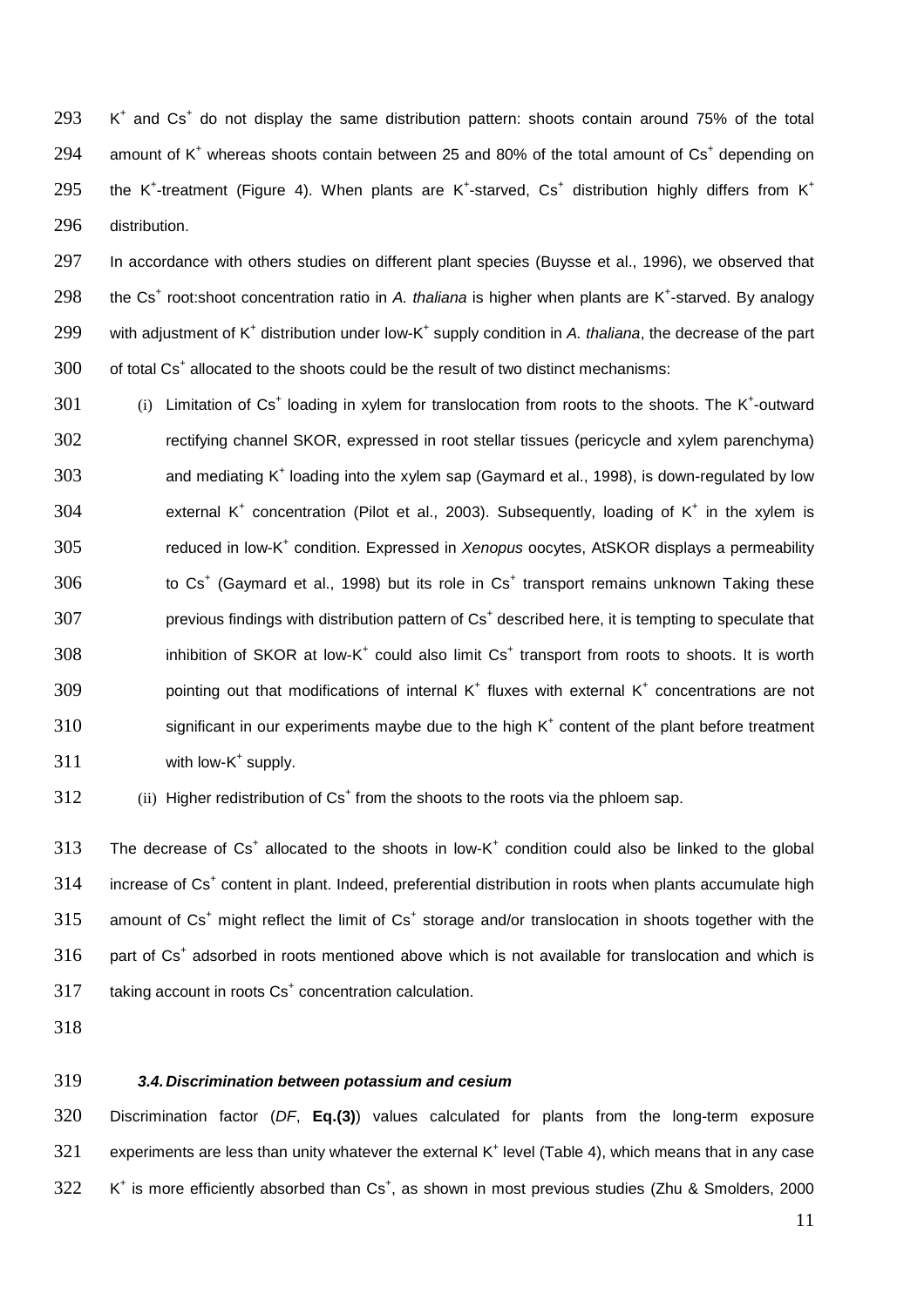323 and references therein).  $DF(Cs)$  is significantly lower for the 10  $\mu$ M K<sup>+</sup>-condition indicating a stronger 324 discrimination against  $Cs<sup>+</sup>$  for K<sup>+</sup>-starved plant. Interestingly, if only one system involved in K/Cs 325 uptake operated for all K<sup>+</sup> concentrations with a constant selectivity, we would have a reduction of 326 discrimination against Cs<sup>+</sup> at low K<sup>+</sup> level due to the lowest competition between the two in the 327 external medium. Decrease of discrimination against  $Cs<sup>+</sup>$  for lower K<sup>+</sup> level was observed for spring 328 wheat (Smolders et al., 1996) but previous study on *A. thaliana* indicates the same result that we 329 obtained here. Thereby, Kanter et al. (2010) recorded higher discrimination against  $Cs<sup>+</sup>$  for the lowest 330 K<sup>+</sup> concentration.

331 A part of the effects of K<sup>+</sup>-supply on plant  $DF(Cs)$  can be imputed on the plural  $Cs<sup>+</sup>$  uptake system 332 involving transporters with different selectivity and with activity regulated by  $K^+$  concentrations and 333 membrane potential. For example, K<sup>+</sup> deprivation affects positively expression of AtHAK5 gene which is a major contributor to K<sup>+</sup> uptake under very low and low-K<sup>+</sup> conditions and a major pathway for Cs<sup>+</sup> 334 335 uptake in certain conditions.

336 It has been proposed that, conversely to channels functioning at high level of  $K^*$ , high-affinity carriers 337 should display low discrimination against  $Cs<sup>+</sup>$  (Zhu, 2001). It is worth pointing out that, in our 338 experiments, the  $DF(Cs)$  value is lower for K<sup>+</sup>-starved plants indicating a higher discrimination against  $339$  Cs<sup>+</sup> at low level of K<sup>+</sup>. From a molecular point of view, this result remains unclear. Otherwise, we think 340 that the calculation of  $DF(Cs)$  could be affected by bias. K<sup>+</sup>-content of plants tested results from 25 341 days of culture in sufficient K<sup>+</sup> supply prior to K<sup>+</sup>-treatments. This pre-culture in sufficient-K<sup>+</sup> conditions 342 could lead to a K<sup>+</sup>-content higher than expected for plants supplied with 10  $\mu$ M K<sup>+</sup> and therefore a ratio 343 ([Cs]/[K])plant "underestimated". Potential differences in Cs<sup>+</sup>/K<sup>+</sup> ratio at the root surface compared to 344 bulk solution as a resultant of uptake kinetics of both species should also be addressed as factor of 345 discrepancy as stated in Smolders et al. (1996).

346

### 347 *3.5. Comparison between athak5-3 mutant line and Col-0 wildtype*

348 We used a T-DNA insertion line in *AtHAK5* to study the effect of *[Cs]ext* and *[K]ext* on HAK5-mediated 349 Cs<sup>+</sup> influx. PCR amplification as described in the Material and Method section confirmed the 350 homozygosity of the T-DNA insertion in the mutant line used.

351 No significant differences on Cs<sup>+</sup> influx between *athak5-3* mutant line and Col-0 wildtype were 352 detected for K<sup>+</sup>-replete plants (3000  $\mu$ M K<sup>+</sup>-condition, Figure 5-B). This result can be explained by the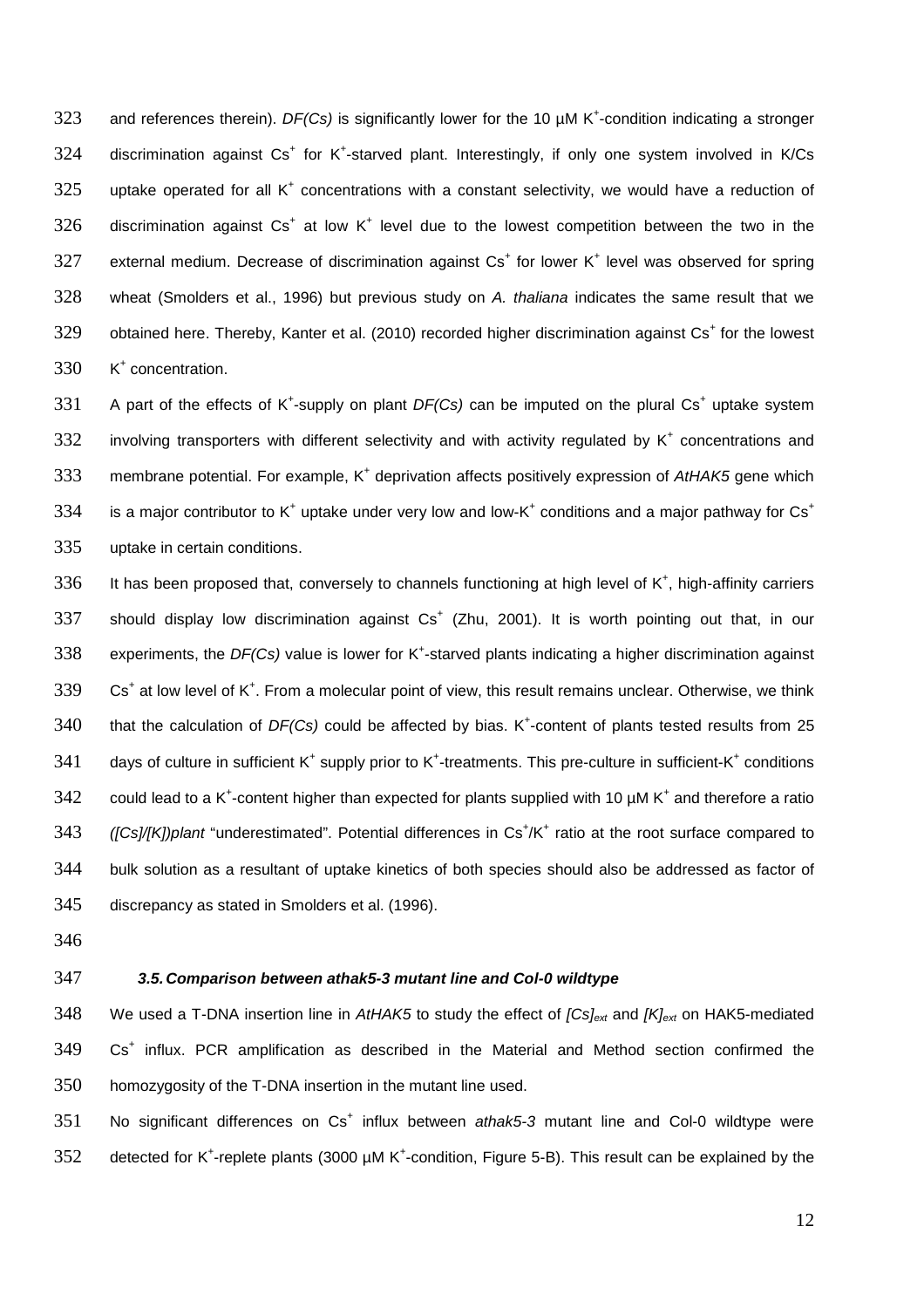353 expression pattern of HAK5 which is up-regulated by K<sup>+</sup>-starvation and down-regulated after K<sup>+</sup>-354 resupply (Armengaud et al., 2004).

355 As expected for K<sup>+</sup>-starved plant (10 µM K<sup>+</sup>-condition, Figure 5-A), Cs<sup>+</sup> uptake is lower in the *athak5*-3 356 mutant due to the lack of HAK5 transporter. However, significant differences between *athak5-3* mutant 357 and Col-0 disappear for high concentration of Cs<sup>+</sup>. According to the data, between 76% and 69% of 358 the total Cs<sup>+</sup> uptake is mediated by HAK5 pathway for 1 µM and 10 µM *[Cs]<sub>ext</sub>* while contribution of 359 HAK5 to Cs<sup>+</sup> uptake is negligible for high external Cs<sup>+</sup> concentration (above 200 µM). In short-term uptake experiments on 14 days-old seedlings, Qi et al. (2008) measure only a 20% decrease of  $Cs<sup>+</sup>$ 360 361 influx in *hak5* mutants compare to wildtype. Based on result obtained here, this may be partly due to 362 the high *[Cs]<sub>ext</sub>* (50 µM) they applied during the influx assay (with 500 µM of K<sup>+</sup> supply). In long-term 363 exposure experiments (7 days) under K<sup>+</sup>-sufficient conditions, it has been shown that  $Cs<sup>+</sup>$  induces 364 AtHAK5 expression maybe due to K<sup>+</sup>-deficiency caused by Cs<sup>+</sup> (Adams et al., 2013) and, up to now, 365 Cs<sup>+</sup> has not been shown to inhibit HAK5 transporter. Therefore, specific blockade of HAK5-mediated 366 pathway for Cs<sup>+</sup> uptake when *[Cs]<sub>ext</sub>* is high remains unclear. Conversely, we think that other systems 367 involved in Cs<sup>+</sup> uptake, which can be efficient under low-K<sup>+</sup> and high-Cs<sup>+</sup> conditions, may exist. These 368 systems operating at high *[Cs]<sub>ext</sub>* could mediate Cs<sup>+</sup> uptake in *athak5-3* mutant and explain why we do 369 not observe differences between plants lacking HAK5 and wildtype under this condition.

370 Several studies indicate that Non-Selective Cation Channels (NSCC) (also named Voltage-371 Independent Cation Channels, VICC, and encoding by *CNGC* and *GLR* genes) are very promising 372 candidates for channel-mediated  $Cs<sup>+</sup>$  transport pathway (White & Broadley, 2000 and references 373 therein; Hampton et al., 2005). According to the model described by White and Davenport (2002) for 374 permeation of monovalent cations through the VIC channels, at most two cations can bind 375 simultaneously and interact within the pore. Applied to  $\text{Cs}^+$  and K<sup>+</sup>, these interactions can result in the 376 inhibition of Cs<sup>+</sup> influx by K<sup>+</sup> and therefore, this model predicts the greatest Cs<sup>+</sup> influx through VIC channels when *[K]ext* is low and *[Cs]ext* 377 is high (White & Broadley, 2000). This pattern is consistent with 378 the system described above to explain the *athak5-3* mutant and wildtype convergence with increasing  $379$  external  $\text{Cs}^+$  concentration.

380 In *Arabidopsis*, *HAK5* gene belongs to the *HAK/KUP/KT* family with 12 other genes (Mäser et al., 381 2001). The knowledge about their role in  $Cs<sup>+</sup>$  and  $K<sup>+</sup>$  transport is still fragmentary but there are some 382 very promising candidates for Cs<sup>+</sup> pathway. Besides AtHK5, AtKUP9 expressed in *E. coli* mediates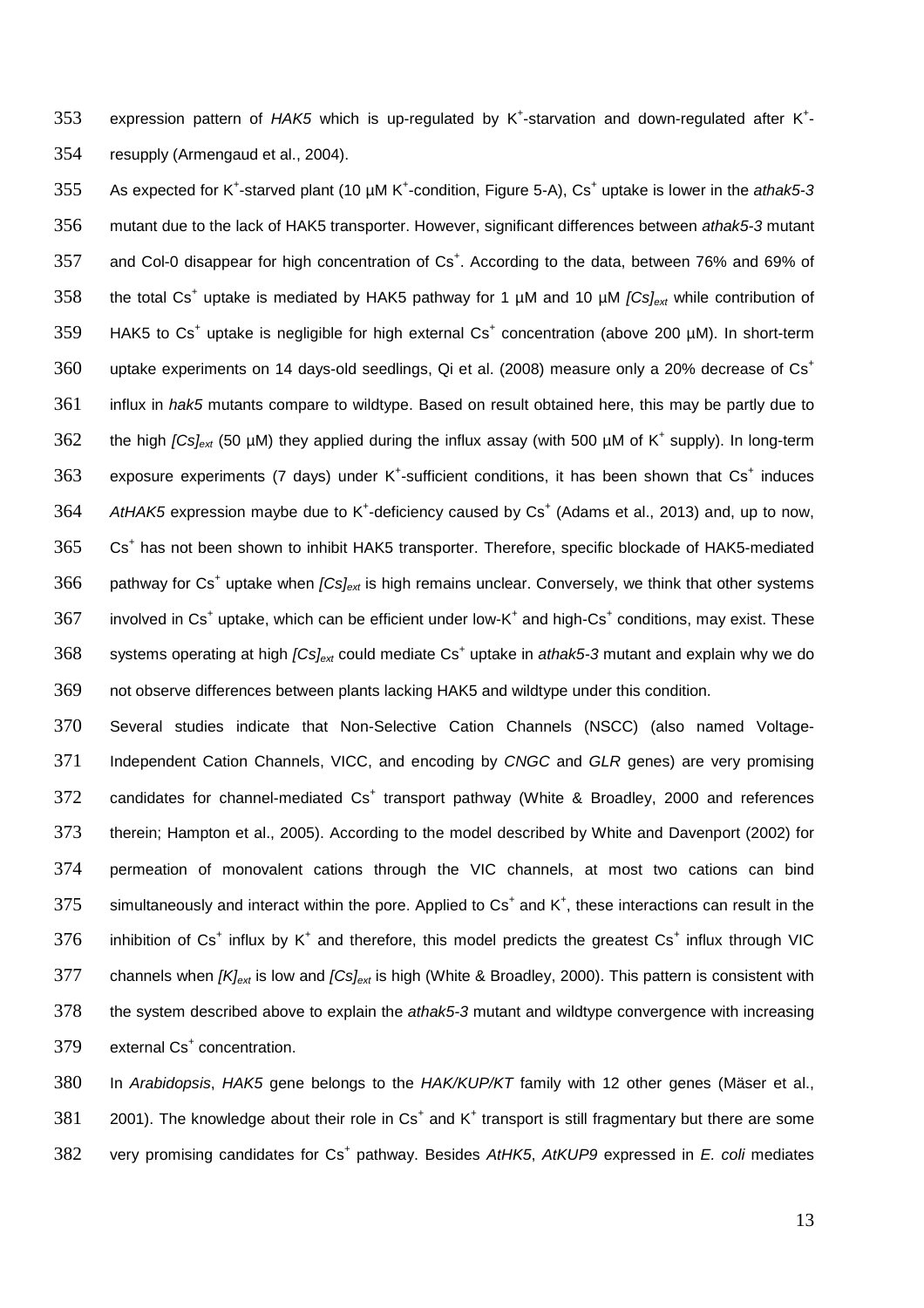383 Cs<sup>+</sup> transport (Kobayashi et al., 2010). Further investigations are thus needed to understand the role 384 of each HAK/KUP/KT transporter but up to now this family appears as the dominant  $Cs<sup>+</sup>$  transport 385 pathway for A. thaliana under low-K<sup>+</sup> supply.

386

#### 387 **4. Conclusions**

388 As for K<sup>+</sup> uptake, Cs<sup>+</sup> transport is mediated by both carriers and channels. Under low K<sup>+</sup> condition (10 389 µM), we measured an increase of the affinity (calculated using Michaelis-Menten equation) of 390 Arabidopsis thaliana roots for Cs<sup>+</sup>. Additionally we observed a decrease of the transfer factor calculated for  $Cs^+$  with  $Cs^+$  increasing in the external medium. This result about the effect of  $Cs^+$ 391 concentration on Cs<sup>+</sup> uptake efficiency suggests that different mechanisms operate depending on Cs<sup>+</sup> 392 393 concentration in the medium or/and mechanisms operating at low- $Cs<sup>+</sup>$  external concentration are  $394$  saturated at high  $\text{Cs}^+$  concentration.

395 Taking together, results on affinity and transfer factor are consistent with the known  $\text{Cs}^+$  uptake 396 mediated by the high-affinity K<sup>+</sup> carrier AtHAK5 under K<sup>+</sup>-starvation. Testing a mutant lacking this 397 carrier, we found that discrepancies between wildtype and athak5-3 disappear when Cs<sup>+</sup> in the 398 external medium is high (above 100 µM). Based on predicted functioning of this type of channels, we 399 suggest that non-selective cation channels could mediate  $Cs<sup>+</sup>$  influx in low  $K<sup>+</sup>$  condition and high 400 external Cs<sup>+</sup> concentrations.

401 Affinity of A. thaliana roots for Cs<sup>+</sup> did not change substantially between intermediate and high level of  $402$  K<sup>+</sup> (100 and 3000 µM). Varying the Cs<sup>+</sup> concentration in the external medium, we found that Cs<sup>+</sup> has 403 no significant effect on transfer factor calculated for  $Cs<sup>+</sup>$  when K<sup>+</sup> is high. These results are consistent  $404$  with the supposed channel-mediated pathway for Cs<sup>+</sup> uptake under K<sup>+</sup>-sufficient conditions.

405 Studying the effect of K<sup>+</sup>-supply on Cs<sup>+</sup> distribution between roots and shoots, we found that the part  $406$  of Cs<sup>+</sup> allocated to the shoots was lower under K<sup>+</sup>-deprivation. As the total Cs<sup>+</sup> accumulated into the  $407$  plant is higher in this condition, a part of the impairment of  $\text{Cs}^+$  translocation could be explained by a limitation of  $Cs<sup>+</sup>$  storage into shoots. Additionally, we suggest that inhibition of SKOR-mediated  $K<sup>+</sup>$ 408 409 translocation at low-K<sup>+</sup> supply could also limit Cs<sup>+</sup> translocation. However, further experiments on *skor* Arabidopsis mutant for example are needed to better understand the role of  $K^+$  channels in  $Cs^+$ 410 411 translocation.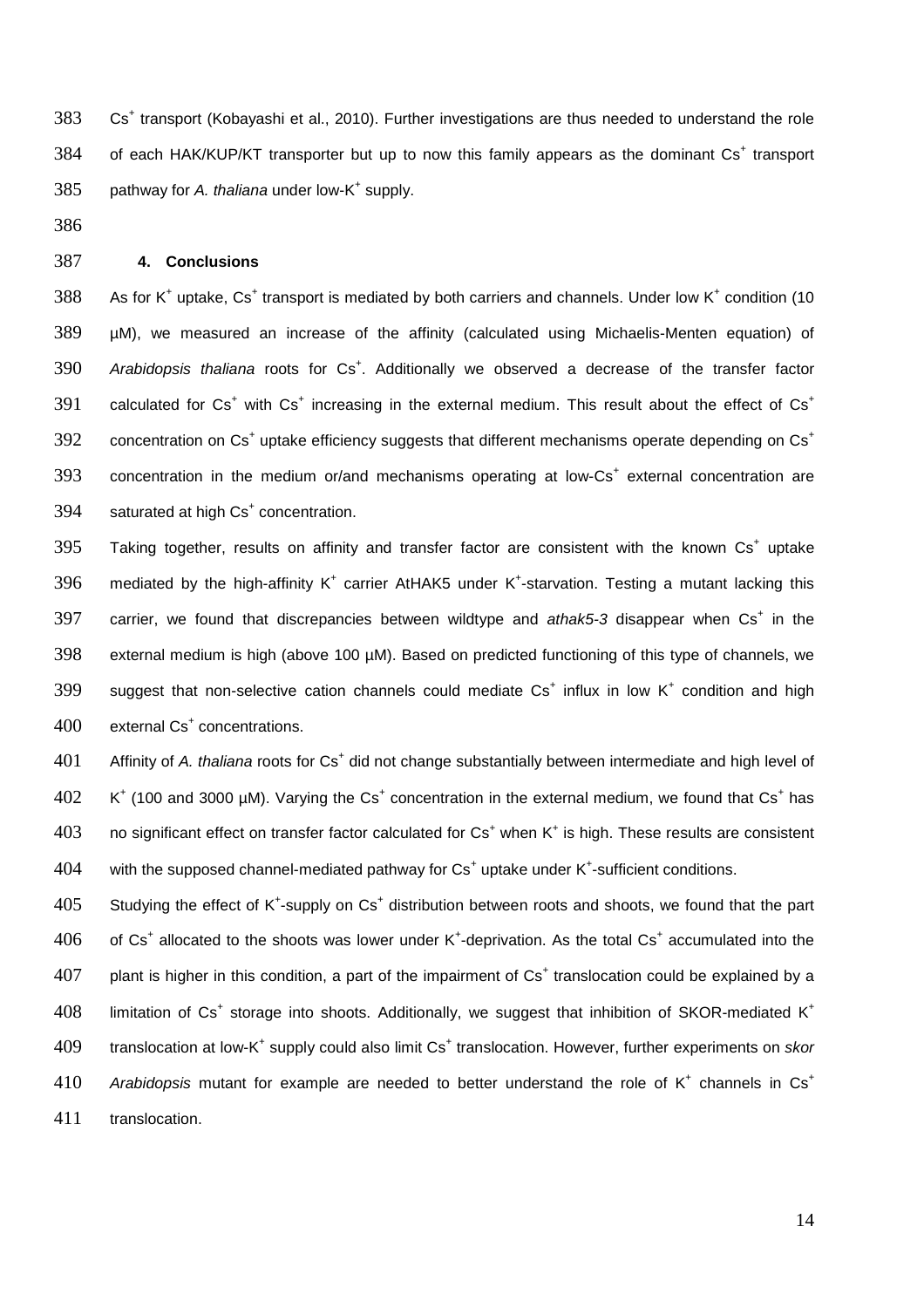Finally, recent identification of transporters involved in  $\text{Cs}^+$  uptake and functional studies on  $\text{K}^+$  transporters let us to discuss kinetics data in a molecular and mechanistic way. The understanding of mechanisms leading to  $\text{Cs}^+$  uptake by plants is essential for modelling approaches to predict the success of phytoremediation strategies for example. However, beside the plant part, integration of the soil part to predict K<sup>+</sup> and Cs<sup>+</sup> concentration around the roots is also needed for a higher accuracy of these modelling approaches.

#### **Acknowledgments**

 This work was conducted within a PhD cofunded by IRSN and CEA and has benefited from funds of 421 the French government, managed by the Agence Nationale de la Recherche, originating from the funding program "Investissement d'Avenir" under the reference ANR-11-RSNR-0005.

#### **References**

- Adams, E., Abdollahi, P., Shin, R., 2013. Cesium inhibits plant growth through jasmonate signaling in Arabidopsis thaliana. Int. J. Mol. Sci. **14**, 4545-59.
- Alemán, F., Nieves-Cordones, M., Martínez, V., Rubio, F., 2011. Root K+ acquisition in plants: the Arabidopsis thaliana model. Plant Cell Physiol. **52**, 1603-12.
- Armengaud, P., Breitling, R., Amtmann, A., 2004. The potassium-dependent transcriptome of
- Arabidopsis reveals a prominent role of jasmonic acid in nutrient signaling. Plant Physiol. **136**, 2556-76.
- Avery, S.V., 1996. Fate of caesium in the environment: Distribution between the abiotic and biotic components of aquatic and terrestrial ecosystems. J. Environ. Radioact. **30**, 139-71.
- 434 Broadley, M.R., Escobar-Gutiérrez, A.J., Bowen, H.C., Willey, N.J., White, P.J., 2001. Influx and
- accumulation of Cs+ by the akt1 mutant of Arabidopsis thaliana (L.) Heynh. lacking a dominant K+ transport system. J. Exp. Bot **52**, 839-44.
- Buysse, J., Van den Brande, K., Merckx, R., 1995. The distribution of radiocesium and potassium in spinach plants grown at different shoot temperatures. J. Plant Physiol. **146**, 263-267.
- Buysse, J., Van Den Brande, K., Merckx, R., 1996. Genotypic differences in the uptake and distribution of radiocaesium in plants. Plant Soil **178**, 265-71.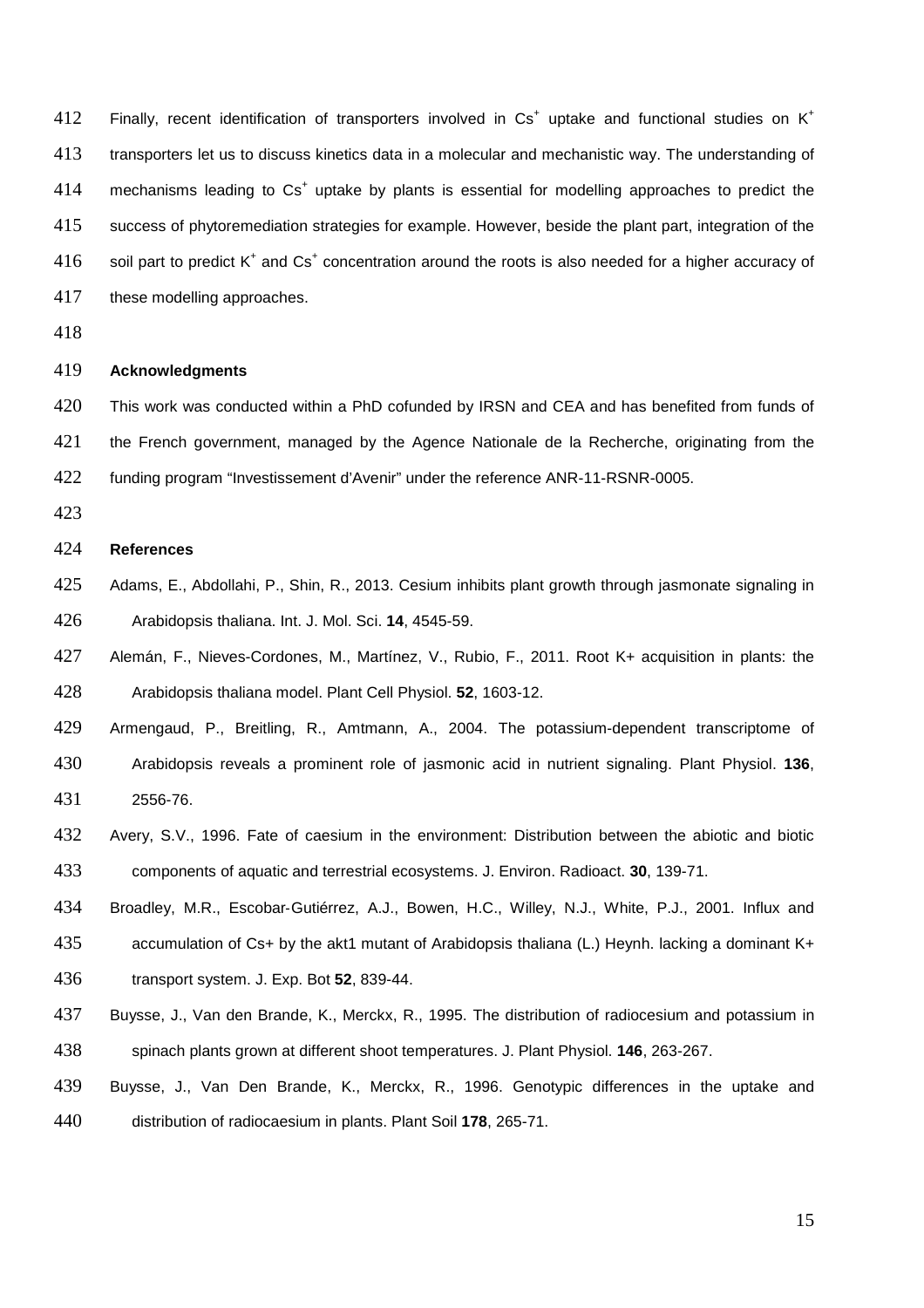- Deeken, R., Geiger, D., Fromm, J., Koroleva, O., Ache, P., Langenfeld-Heyser, R., Sauer, N., May, S.T., Hedrich, R., 2002. Loss of the AKT2/3 potassium channel affects sugar loading into the phloem of Arabidopsis. Planta **216**, 334-44.
- Gaymard, F., Pilot, G., Lacombe B, Bouchez, D., Bruneau, D., Boucherez, J., Michaux-Ferrière, N.,
- Thibaud, J.-B., Sentenac, H., 1998. Identification and disruption of a plant shaker-like outward 446 channel involved in K<sup>+</sup> release into the xylem sap. Cell 94, 647-55.
- Hampton, C., Broadley, M., White, P., 2005. Short review: the mechanisms of radiocaesium uptake by Arabidopsis roots. Nukleonika **50**, 3-8.
- Haruta, M., & Sussman, M.R., 2012. The effect of a genetically reduced plasma membrane protonmotive force on vegetative growth of Arabidopsis. Plant Physiol. **158**, 1158-71.
- Hedrich, R., 2012. Ion channels in plants. Physiol. Rev. **92**, 1777-811.
- Hirsch, R.E., Lewis, B.D., Spalding, E.P., Sussman, M.R., 1998. A role for the AKT1 potassium channel in plant nutrition. Science **280**, 918-21.
- Kanter, U., Hauser, A., Michalke, B., Dräxl, S., Schäffner, A.R., 2010. Caesium and strontium accumulation in shoots of Arabidopsis thaliana: genetic and physiological aspects. J. Exp. Bot., erq213.
- Kobayashi, D., Uozumi, N., Hisamatsu, S.I., Yamagami, M., 2010. AtKUP/HAK/KT9, a K+ transporter from Arabidopsis thaliana, mediates Cs+ uptake in Escherichia coli. Biosci. Biotech. Biochem. **74**,
- 203-5.
- Kobayashi, D., Okouchi, T., Yamagami, M., Shinano, T., 2014. Verification of radiocesium decontamination from farmlands by plants in Fukushima. J. Plant Res. **127**, 51-6.
- Kochian, L.V., & Lucas, W.J., 1982. Potassium transport in corn roots I. Resolution of kinetics into a saturable and linear component. Plant Physiol. **70**, 1723-31.
- Lacombe, B., Pilot, G., Michard, E., Gaymard, F., Sentenac, H., Thibaud, J.-B., 2000. A shaker-like K+ channel with weak rectification is expressed in both source and sink phloem tissues of Arabidopsis.
- Plant Cell **12**, 837-51.
- Mäser, P., Thomine, S., Schroeder, J.I., Ward, J.M., Hirschi, K., Sze, H., Talke, I. N., Amtmann, A.,
- Maathuis, F.J.M., Sanders, D., Harper, J.F., Tchieu, J., Gribskov, M., Persans, M.W., Salt, D.E.,
- Kim, S.A., Guerinot, M.L., 2001. Phylogenetic relationships within cation transporter families of
- Arabidopsis. Plant Physiol. **126**, 1646-67.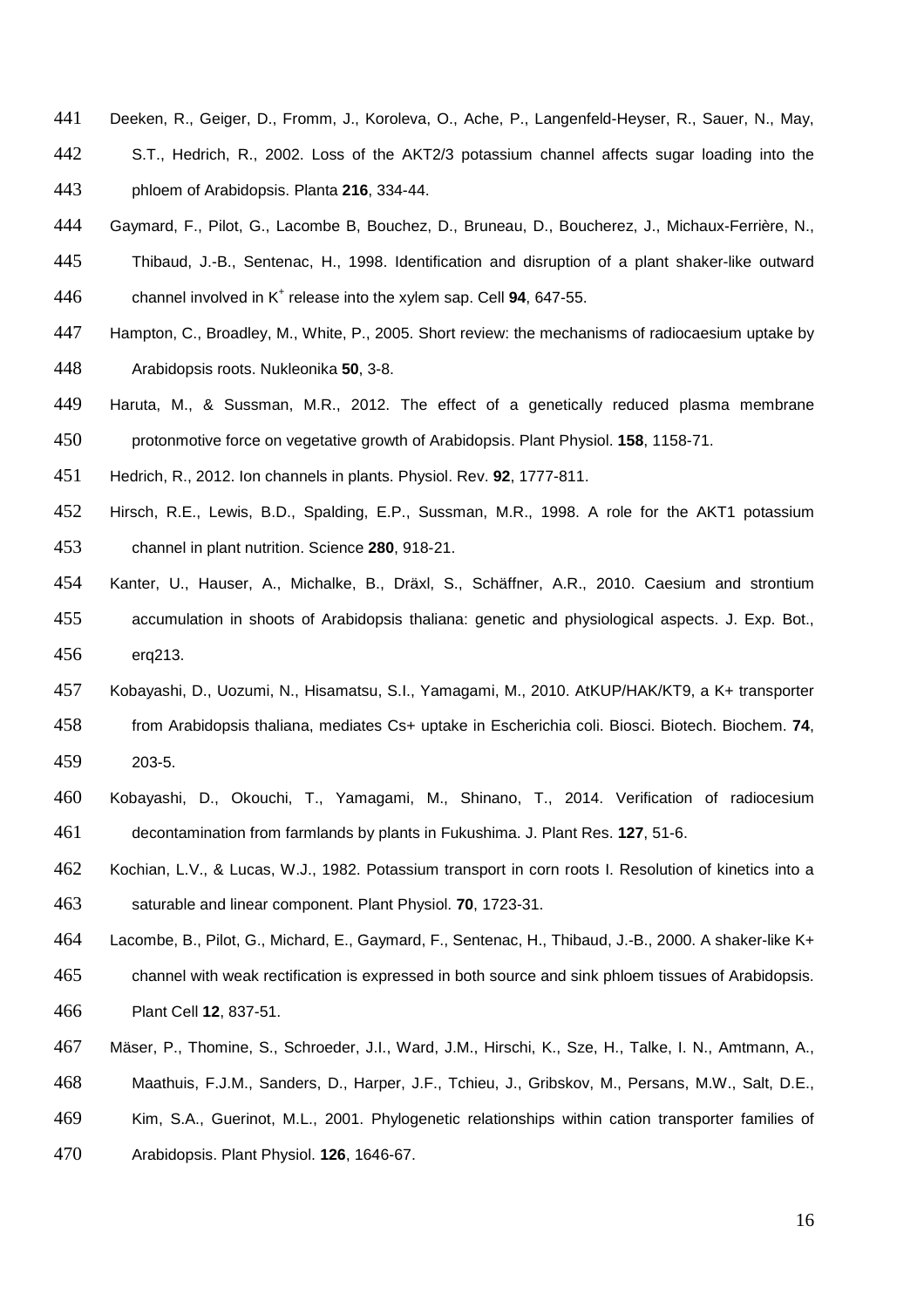- Murashige, T., & Skoog, F., 1962. A revised medium for rapid growth and bio assays with tobacco tissue cultures. Physiol. Plant. **15**, 473-97.
- Pilot, G., Gaymard, F., Mouline, K., Chérel, I., Sentenac, H., 2003. Regulated expression of Arabidopsis Shaker K+ channel genes involved in K+ uptake and distribution in the plant. Plant Mol. Bio. **51**, 773-87.
- Qi, Z., Hampton, C.R., Shin, R., Barkla, B.J., White, P.J., Schachtman D.P., 2008. The high affinity K+ transporter AtHAK5 plays a physiological role in planta at very low K+ concentrations and provides a caesium uptake pathway in Arabidopsis. J. Exp. Bot. **59**, 595-607.
- Rubio, F., Guillermo, E., Rodríguez-Navarro, A., 2000. Cloning of Arabidopsis and barley cDNAs encoding HAK potassium transporters in root and shoot cells. Physiol. Plant. **109**, 34-43.
- Rubio, F., Nieves‐Cordones, M., Alemán, F., Martínez, V., 2008. Relative contribution of AtHAK5 and AtAKT1 to K+ uptake in the high‐affinity range of concentrations. Physiol. Plant. **134**, 598-608.
- 483 Sacchi, G.A., Espen, L., Nocito, F., Cocucci, M., 1997. Cs<sup>+</sup> uptake in subapical maize root segments: Mechanism and effects on H+ release, transmembrane electric potential and cell pH. Plant Cell Physiol. **38**, 282-9.
- Shaw, G., & Bell, J., 1989. The kinetics of caesium absorption by roots of winter wheat and the possible consequences for the derivation of soil-to-plant transfer factors for radiocaesium. J. Environ. Radioact. **10**, 213-31.
- Smolders, E., Kiebooms, L., Buysse, J., Merckx, R., 1996. 137Cs uptake in spring wheat (Triticum aestivum L. cv. Tonic) at varying K supply. Plant Soil **181**, 211-20.
- Waegeneers, N., Camps, M., Smolders, E., Merckx, R., 2001. Genotypic effects in phytoavailability of radiocaesium are pronounced at low K intensities in soil. Plant Soil **235**, 11-20.
- White, P.J., & Broadley, M.R., 2000. Tansley Review No. 113. New Phytol. **147**, 241-56.
- White, P.J., & Davenport, R.J., 2002. The voltage-independent cation channel in the plasma membrane of wheat roots is permeable to divalent cations and may be involved in cytosolic Ca2+ homeostasis. Plant Physiol. **130**, 1386-95.
- Zhu, Y.-G., Shaw, G., Nisbet, A., Wilkins, B., 1999. Effects of external potassium supply on compartmentation and flux characteristics of radiocaesium in intact spring wheat roots. Ann. Bot. **84**, 639-44.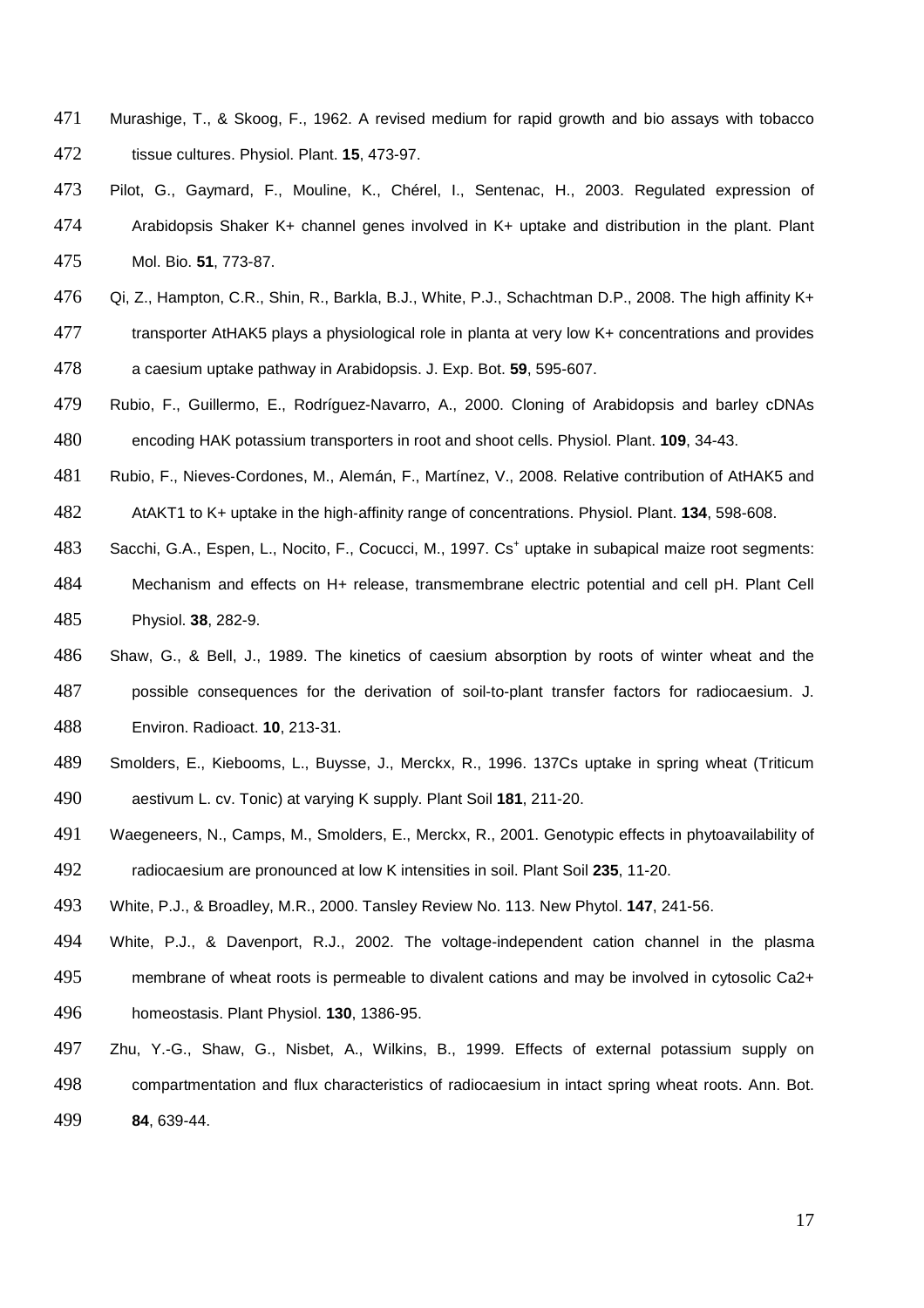- Zhu, Y.-G., & Smolders, E., 2000. Plant uptake of radiocaesium: a review of mechanisms, regulation and application. J. Exp. Bot **51**, 1635-45.
- Zhu, Y.-G., Shaw, G., Nisbet, A., Wilkins, B., 2000. Effect of potassium starvation on the uptake of radiocaesium by spring wheat (Triticum aestivum cv. Tonic). Plant Soil **220**, 27-34.
- Zhu, Y.-G., 2001. Effect of external potassium (K) supply on the uptake of 137 Cs by spring wheat
- (Triticum aestivum cv. Tonic): a large-scale hydroponic study. J. Environ. Radioact. **55**, 303-14.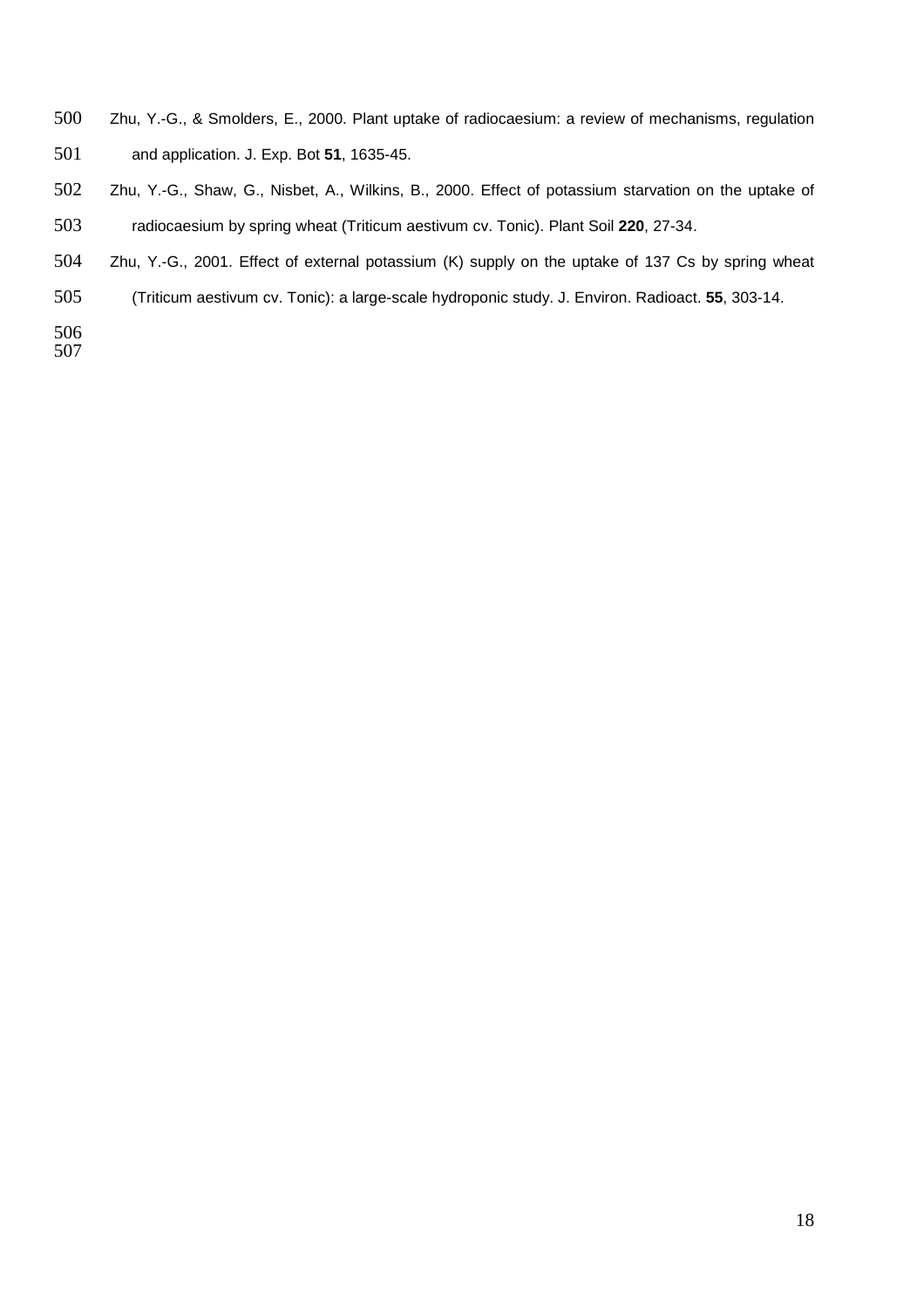# 508 **Table 1: Experimental scheme.**

| Step                                                        | Composition of the medium                                                       | Duration        |
|-------------------------------------------------------------|---------------------------------------------------------------------------------|-----------------|
| Growing on agar plates<br>$1 -$                             | MS <sup>1</sup> / <sub>2</sub> , 1% agar, 1% sucrose                            | 7 days          |
| Growing on sand<br>$2 -$                                    | Watered with nutrient solution                                                  | 14 days         |
| Growing in hydroponics<br>3-                                | Nutrient solution                                                               | 3-5 days        |
| K <sup>+</sup> -treatment in hydroponics<br>4-              | K <sup>+</sup> -treatment solution                                              | 5 days          |
| 5a- Exposure to Cs <sup>+</sup> (short-term<br>experiments) | K <sup>+</sup> -treatment solution + $^{133}$ Cs (0.1-3000 µM)<br>$+{}^{137}Cs$ | 15 min to $6 h$ |
| 5b- Exposure to Cs <sup>+</sup> (long-term<br>experiments)  | K <sup>+</sup> -treatment solution + $^{133}Cs$ (1 µM)                          | 7 days          |

509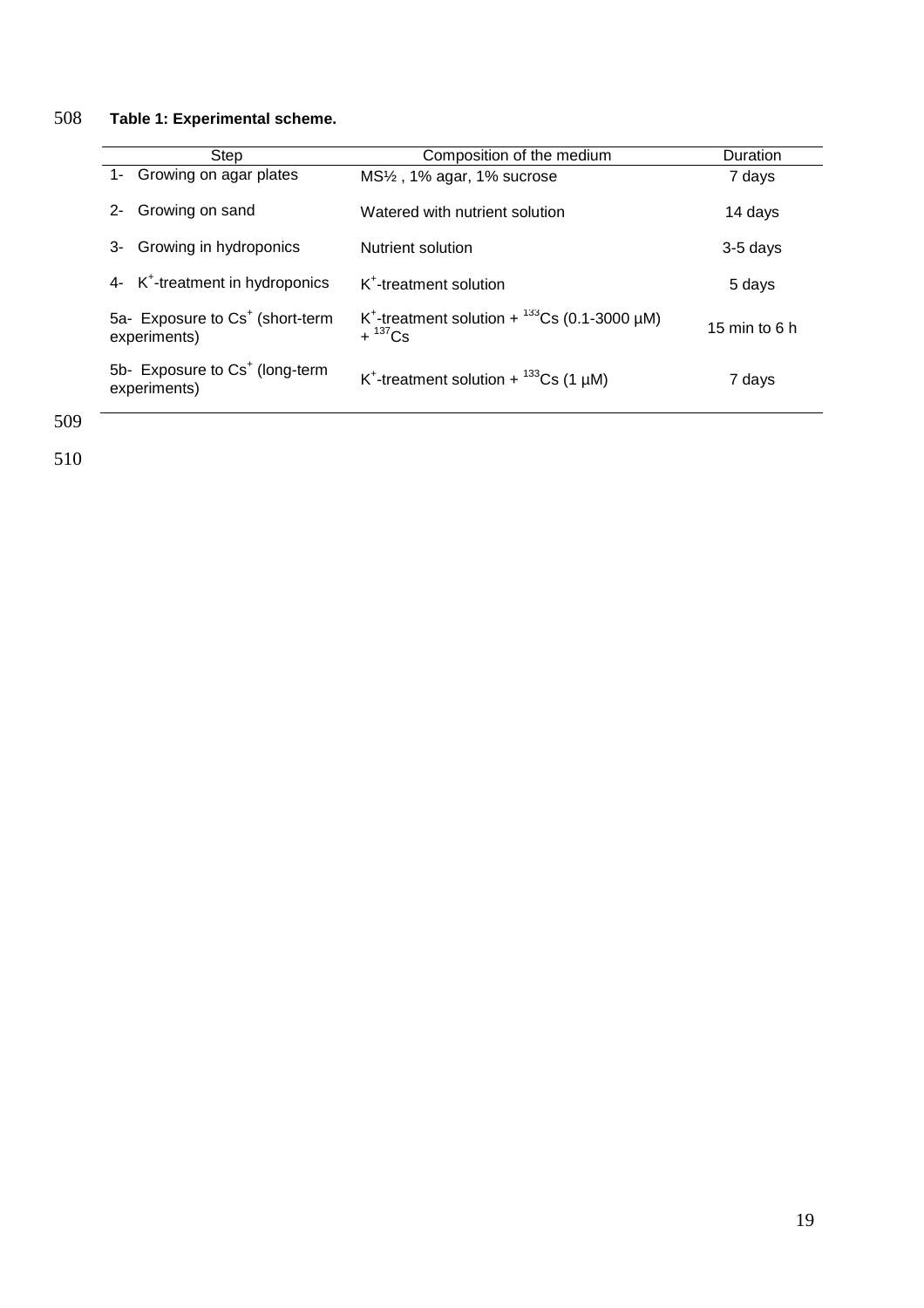| 511 | Table 2: Fresh-weight (FW) and K <sup>+</sup> content of roots and shoots of Col-0 depending on the K <sup>+</sup> - |
|-----|----------------------------------------------------------------------------------------------------------------------|
| 512 | treatment. Plants were grown 7 days on $MS/2$ , 14 days on sand then 8 days in hydroponic system.                    |
| 513 | K <sup>+</sup> -treatments were applied during the last 5 days of the hydroponic step. Values are means of at least  |
| 514 | ten plants with standard deviation in brackets. To evaluate the effect of K <sup>+</sup> -treatment, ANOVA analysis  |
| 515 | was performed on fresh-weight then on K <sup>+</sup> content separately and results are indicated in the last line   |
| 516 | (NS, Non-Significant and **, *** Significant at the $\alpha = 0.01$ and 0.001 level respectively). Different         |
| 517 | letters in bold indicate significant differences between means (Tuckey post-hoc test, p-value < 0.05).               |
|     |                                                                                                                      |

| $K^+$ -treatment ( $\mu$ M)      | Shoots (g) | Roots $(g)$                                       | K shoots<br>$(\mu \text{mol}.g^{-1}$ FW) | K roots<br>$(\mu \text{mol}.g^{-1}$ FW) |
|----------------------------------|------------|---------------------------------------------------|------------------------------------------|-----------------------------------------|
| 10                               |            | $0.331$ (0.166) NS $0.107$ (0.060) NS             | 50.64 (9.55) a                           | 60.48 (15.15) a                         |
| 100                              |            | 0.280 (0.176) NS 0.129 (0.094) NS 65.70 (18.58) b |                                          | 73.13 (29.69) a                         |
| 3000                             |            | 0.363 (0.176) NS 0.135 (0.056) NS 69.18 (17.89) b |                                          | 109.03 (10.56) <b>b</b>                 |
| K <sup>+</sup> -treatment effect | <b>NS</b>  | <b>NS</b>                                         | $***$                                    | ***                                     |

519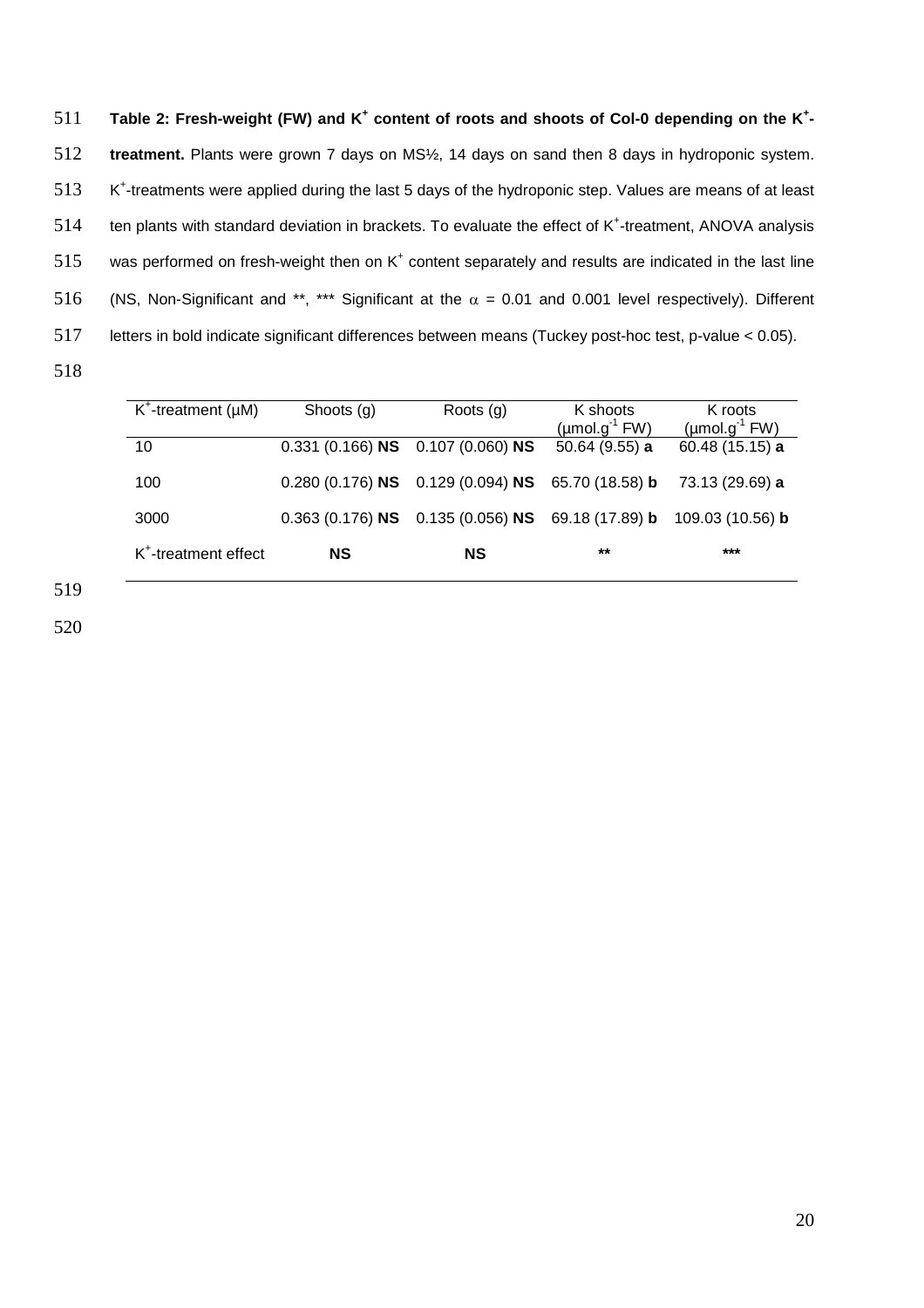

**Figure 1: Log-log plot of transfer factor (***TFext→plant***) of Cs<sup>+</sup> for Col-0 grown with three different K + -treatments (10, 100 or 3000 µM) and exposed during 15 min to a range of Cs<sup>+</sup> concentrations.** Transfer factor was calculated as described in **Eq.(1)**. Values are means of at least three different plants and error bars indicate standard deviation.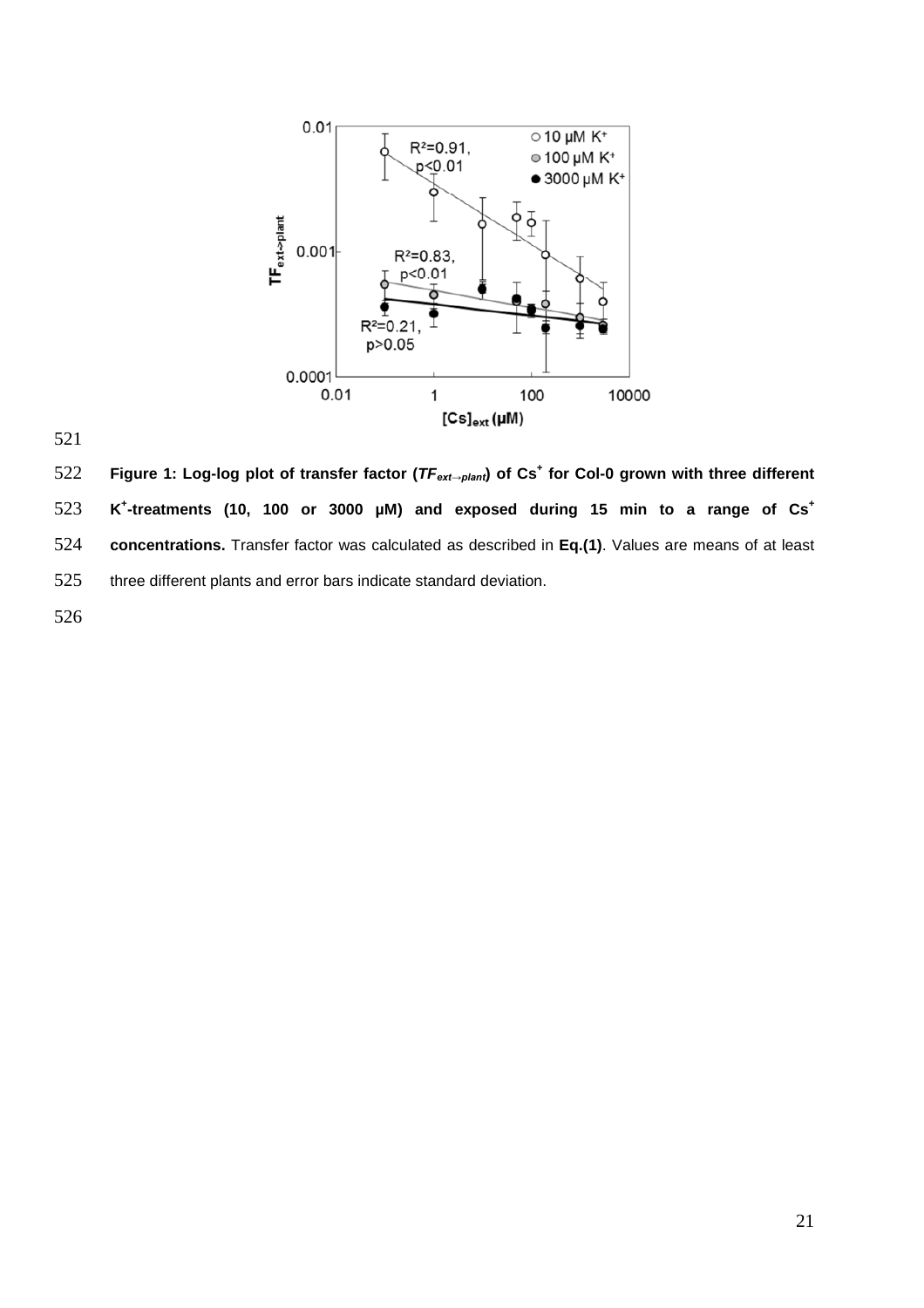



**Figure 2: Eadie-Hofstee plot for Cs<sup>+</sup> uptake data from 15 min influx assays**. Plants were supplied 529 with three distinct K<sup>+</sup>-treatments (A-10 µM, B-100 µM, C-3000 µM). Concentrations of Cs<sup>+</sup> in the exposure solution range from 0.1 to 3000 µM. Values are means of at least three different plants and error bars indicate standard deviation. Broken lines represent the Michaelis-Menten function with kinetics parameters calculated in Table 3. Linear regression is calculated over the range of external 533 Cs<sup>+</sup> concentrations ([Cs]<sub>ext</sub>) indicated on each figure. Arrows indicate extreme values which had to be removed from the calculation because they lead to absurd results.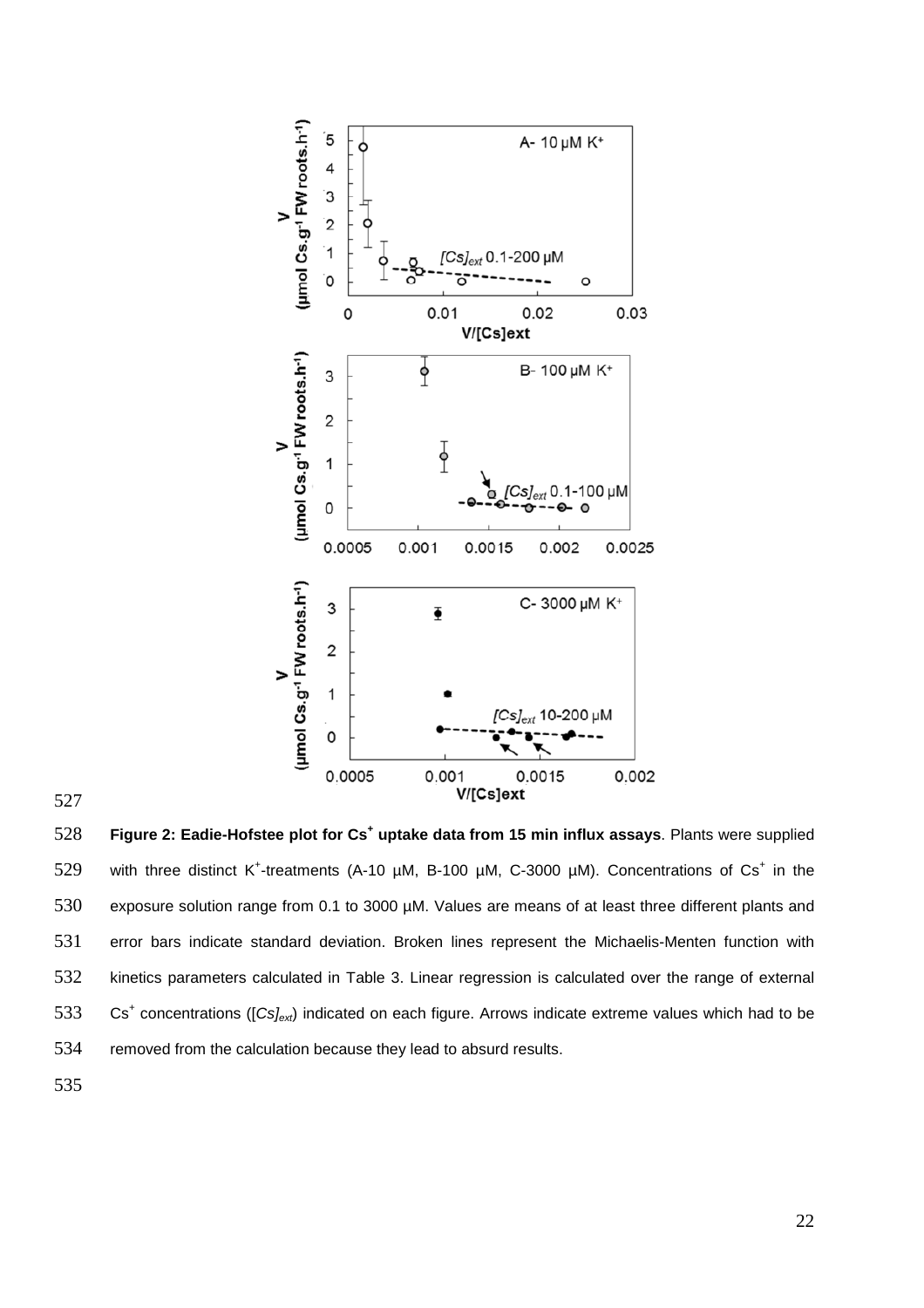**Table 3: Estimation of Cs<sup>+</sup>** 536 **influx kinetic parameters using Eadie-Hofstee plot for data from 15** 537 **min influx assays**. Uncertainties on parameters estimation by linear regression are indicated in brackets. In order to avoid absurd results for kinetics parameters, some extreme external Cs<sup>+</sup> 538 539 concentrations (*[Cs]<sub>ext</sub>* in the table) had to be removed of the linear regression. The R<sup>2</sup> values are 540 associated with the linear regression represented in Figure 2 (broken lines).

541

| K <sup>+</sup> -treatment (µM) $[Cs]_{ext}$ (µM) $K_m$ (µM) |             |                | $V_{\text{max}}$ (µmol.g <sup>-1</sup> FW roots.h <sup>-1</sup> ) R <sup>2</sup> |      |
|-------------------------------------------------------------|-------------|----------------|----------------------------------------------------------------------------------|------|
| 10                                                          | $0.1 - 200$ | 28.68 (16.85)  | 0.61(0.21)                                                                       | 0.42 |
| 100                                                         | $0.1 - 100$ | 163.48 (49.68) | 0.34(0.09)                                                                       | 0.78 |
| 3000                                                        | 10-200      | 214.94 (70.03) | 0.41(0.10)                                                                       | 0.99 |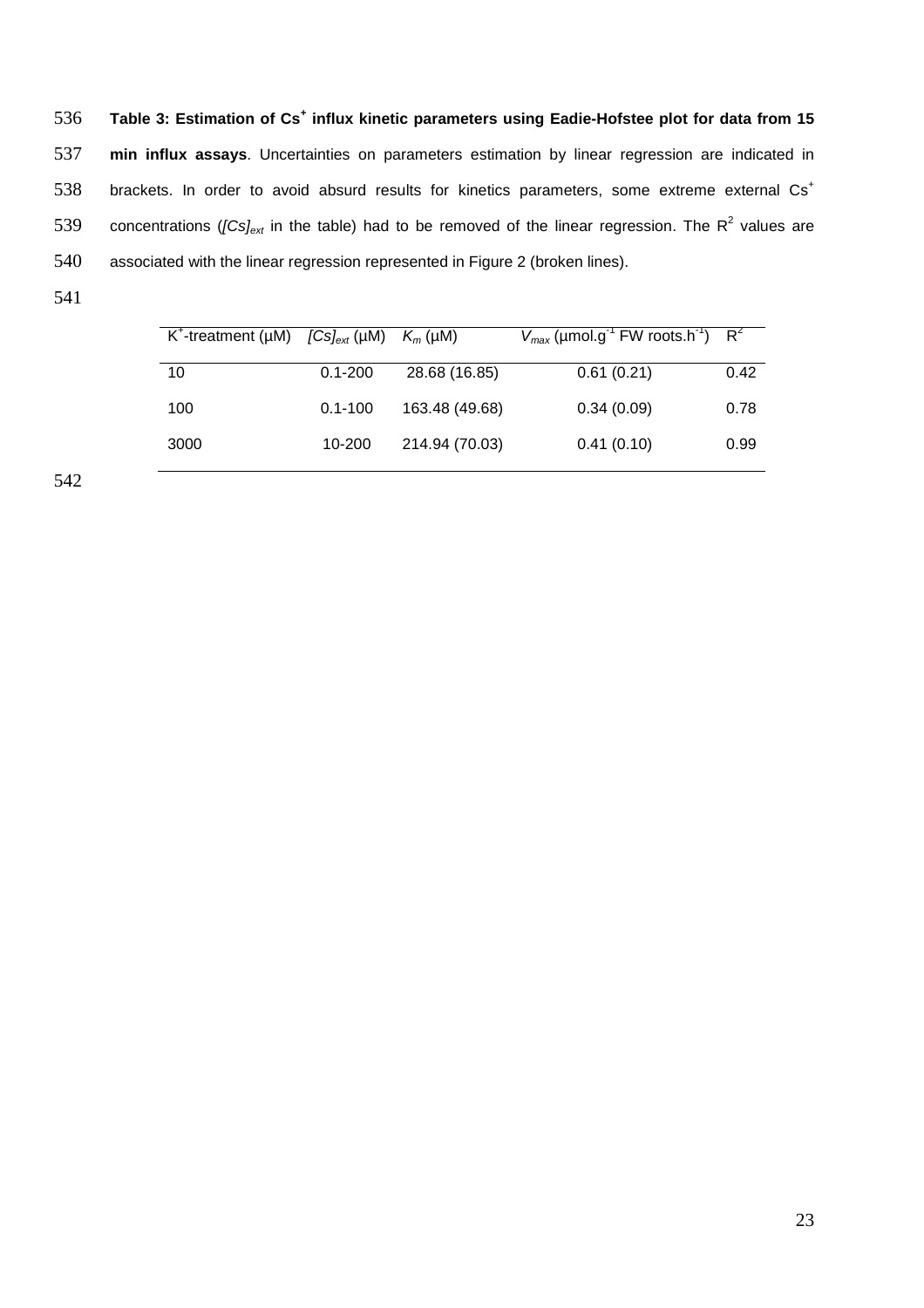

**Figure 3: Evolution of the distribution of Cs<sup>+</sup> between roots and shoots across a range of** *[Cs]<sub>ext</sub>* for plants from the short-term influx assays. Three distinct K<sup>+</sup>-treatments (10 µM, 100 µM, 546 3000  $\mu$ M K<sup>+</sup>) were applied during 5 days before exposure to Cs<sup>+</sup>. Levels of K<sup>+</sup> in the pre-culture were 547 maintained during the exposure to  $\text{Cs}^+$ . Plants were exposed during A- 15min or during B- 6 h. Means of at least three different plants are represented with standard deviation.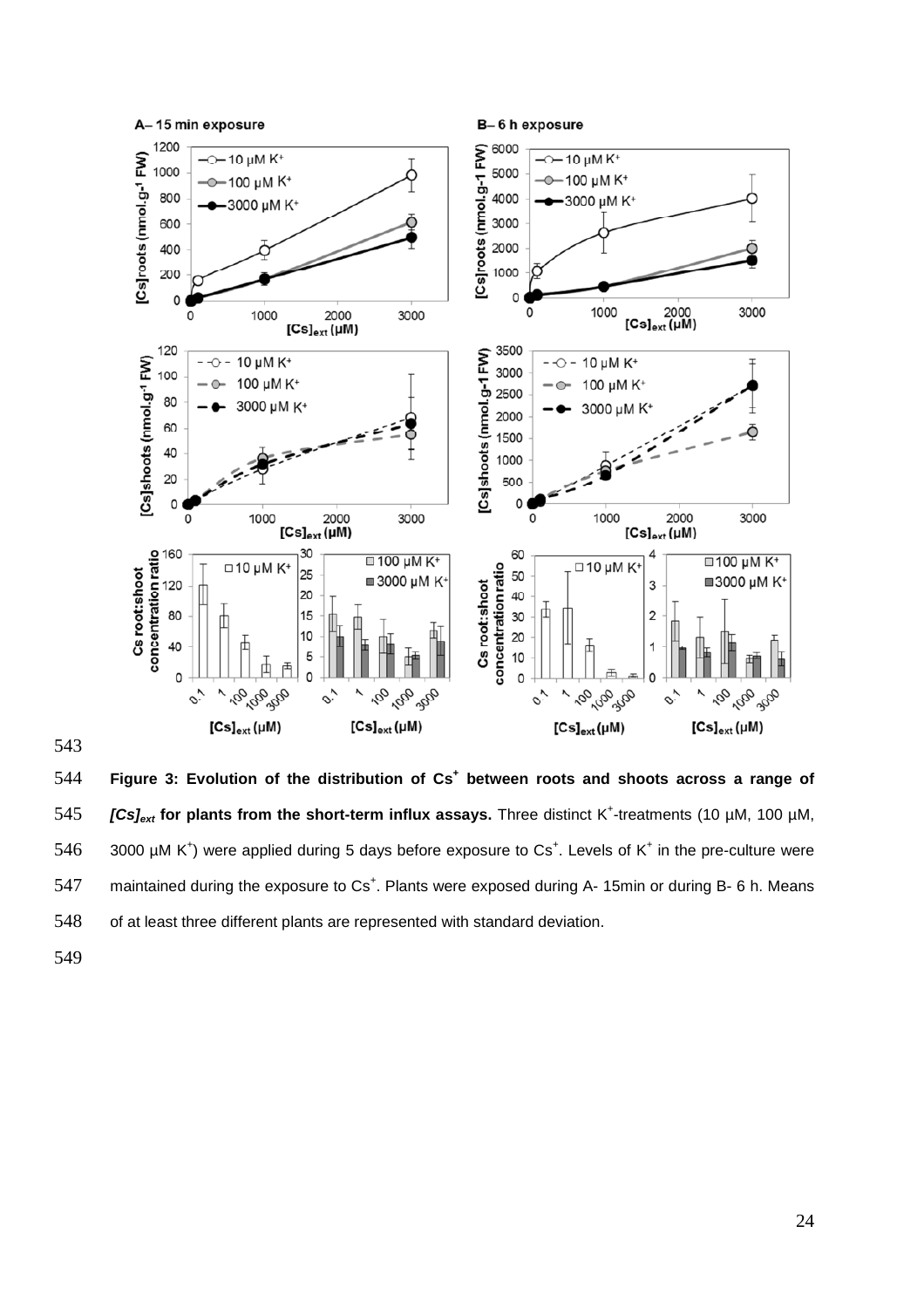- **Table 4: Cs<sup>+</sup>** 550 **accumulation in Col-0 exposed during 7 days to nutrient solution containing 1 µM** 551 Cs<sup>+</sup> and three distinct K<sup>+</sup> concentrations. DF(Cs) is the discrimination factor calculated for Cs<sup>+</sup> with 552 **Eq.(3)**. Values are mean of at least six different plants with standard deviation in brackets. Result of 553 the ANOVA analysis is indicated in the last line. Different letters in bold indicate significant differences 554 between means (Tuckey post-hoc test, p-value < 0.05).
- 555

| $K^*$ -treatment<br>(µM)         | $Cs+$ shoot<br>$(mmol.g^{-1}FW)$ | $Cs+$ roots<br>(nmol.g <sup>-1</sup> FW) | $Cs+$ whole plant<br>(nmol.g <sup>-1</sup> FW) | Plant DF(Cs)         |
|----------------------------------|----------------------------------|------------------------------------------|------------------------------------------------|----------------------|
| 10                               | $0.34(0.04)$ a                   | $3.08(0.60)$ a                           | $0.98(0.10)$ a                                 | $0.37(0.06)$ a       |
| 100                              | $0.17(0.02)$ b                   | $0.28(0.08)$ b                           | $0.21(0.03)$ b                                 | $0.54(0.08)$ b       |
| 3000                             |                                  |                                          | 0.01 (0.0007) c 0.01 (0.002) c 0.01 (0.0006) c | 0.54 (0.03) <b>b</b> |
| K <sup>+</sup> -treatment effect | ***                              | ***                                      | ***                                            | ***                  |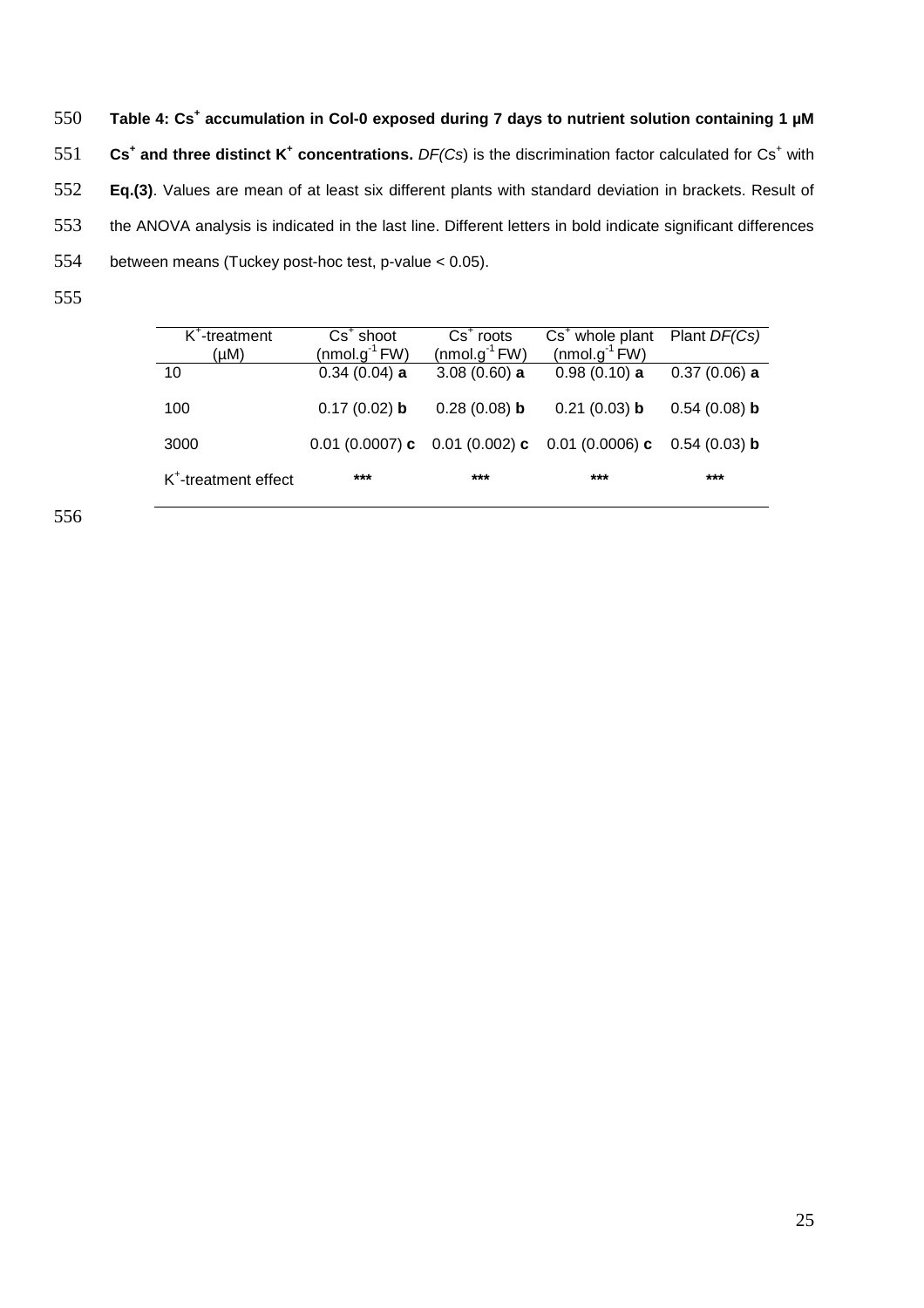



**Figure 4: Comparison between K<sup>+</sup> and Cs<sup>+</sup> distribution in plants exposed during 7 days to a nutrient solution containing 1 µM Cs<sup>+</sup> and three distinct K<sup>+</sup> concentrations.** Percentage was calculated by dividing the quantity of element found in shoots by the quantity found in the whole plant. 561 K<sup>+</sup> distribution before exposure to  $\text{Cs}^+$  was measured on non-exposed plants from the same bulk than plants used for the Cs<sup>+</sup> exposure assay. Means of at least four different plants are represented with standard deviation.